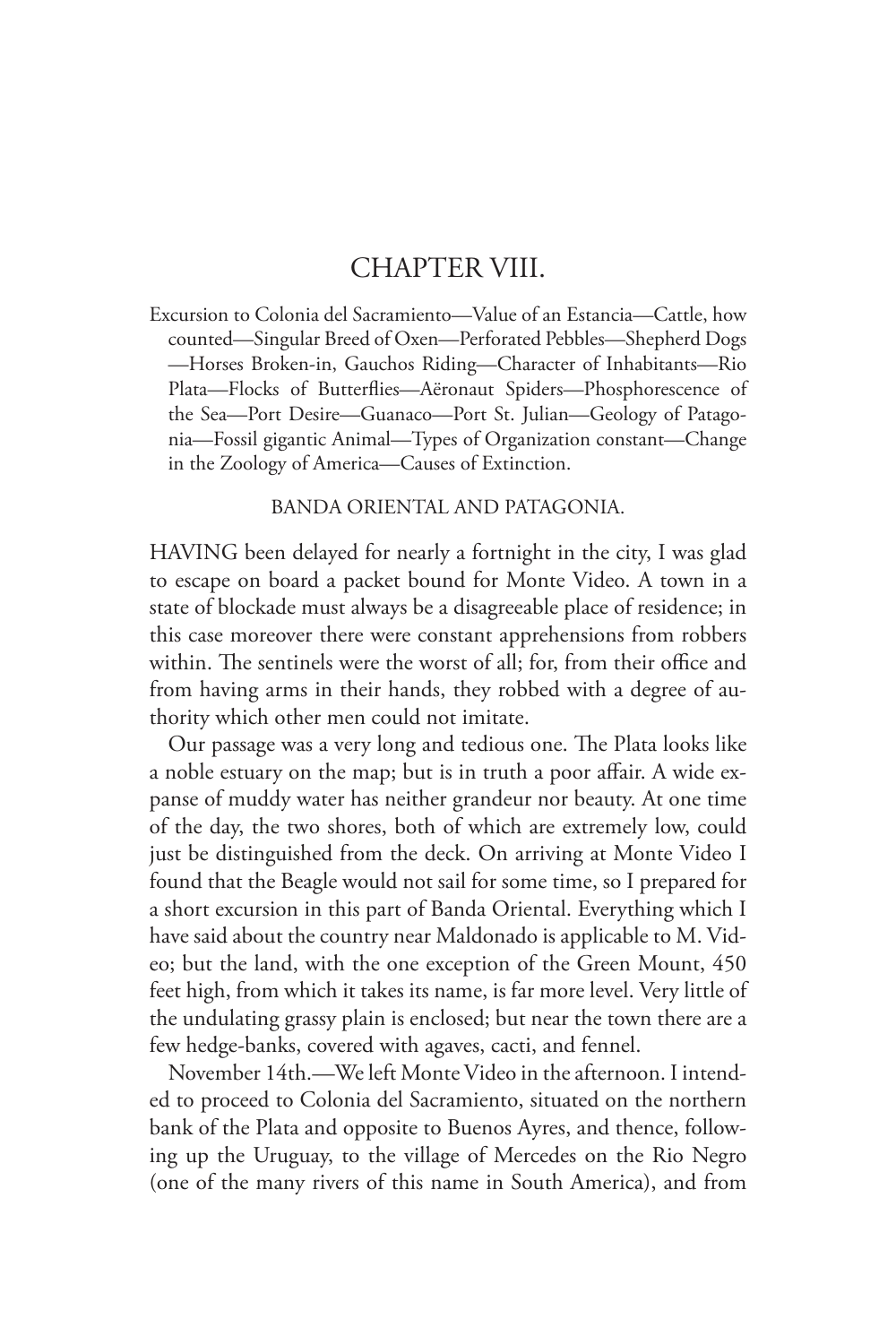this point to return direct to Monte Video. We slept at the house of my guide at Canelones. In the morning we rose early, in the hopes of being able to ride a good distance; but it was a vain attempt, for all the rivers were flooded. We passed in boats the streams of Canelones, St. Lucia, and San José, and thus lost much time. On a former excursion I crossed the Lucia near its mouth, and I was surprised to observe how easily our horses, although not used to swim, passed over a width of at least six hundred yards. On mentioning this at Monte Video, I was told that a vessel containing some mountebanks and their horses, being wrecked in the Plata, one horse swam seven miles to the shore. In the course of the day I was amused by the dexterity with which a Gaucho forced a restive horse to swim a river. He stripped off his clothes, and jumping on its back, rode into the water till it was out of its depth; then slipping off over the crupper, he caught hold of the tail, and as often as the horse turned round, the man frightened it back by splashing water in its face. As soon as the horse touched the bottom on the other side, the man pulled himself on, and was firmly seated, bridle in hand, before the horse gained the bank. A naked man on a naked horse is a fine spectacle; I had no idea how well the two animals suited each other. The tail of a horse is a very useful appendage; I have passed a river in a boat with four people in it, which was ferried across in the same way as the Gaucho. If a man and horse have to cross a broad river, the best plan is for the man to catch hold of the pommel or mane, and help himself with the other arm.

We slept and stayed the following day at the post of Cufre. In the evening the postman or letter-carrier arrived. He was a day after his time, owing to the Rio Rozario being flooded. It would not, however, be of much consequence; for, although he had passed through some of the principal towns in Banda Oriental, his luggage consisted of two letters! The view from the house was pleasing; an undulating green surface, with distant glimpses of the Plata. I find that I look at this province with very different eyes from what I did upon my first arrival. I recollect I then thought it singularly level; but now, after galloping over the Pampas, my only surprise is, what could have induced me ever to have called it level. The country is a series of undulations, in themselves perhaps not absolutely great, but, as compared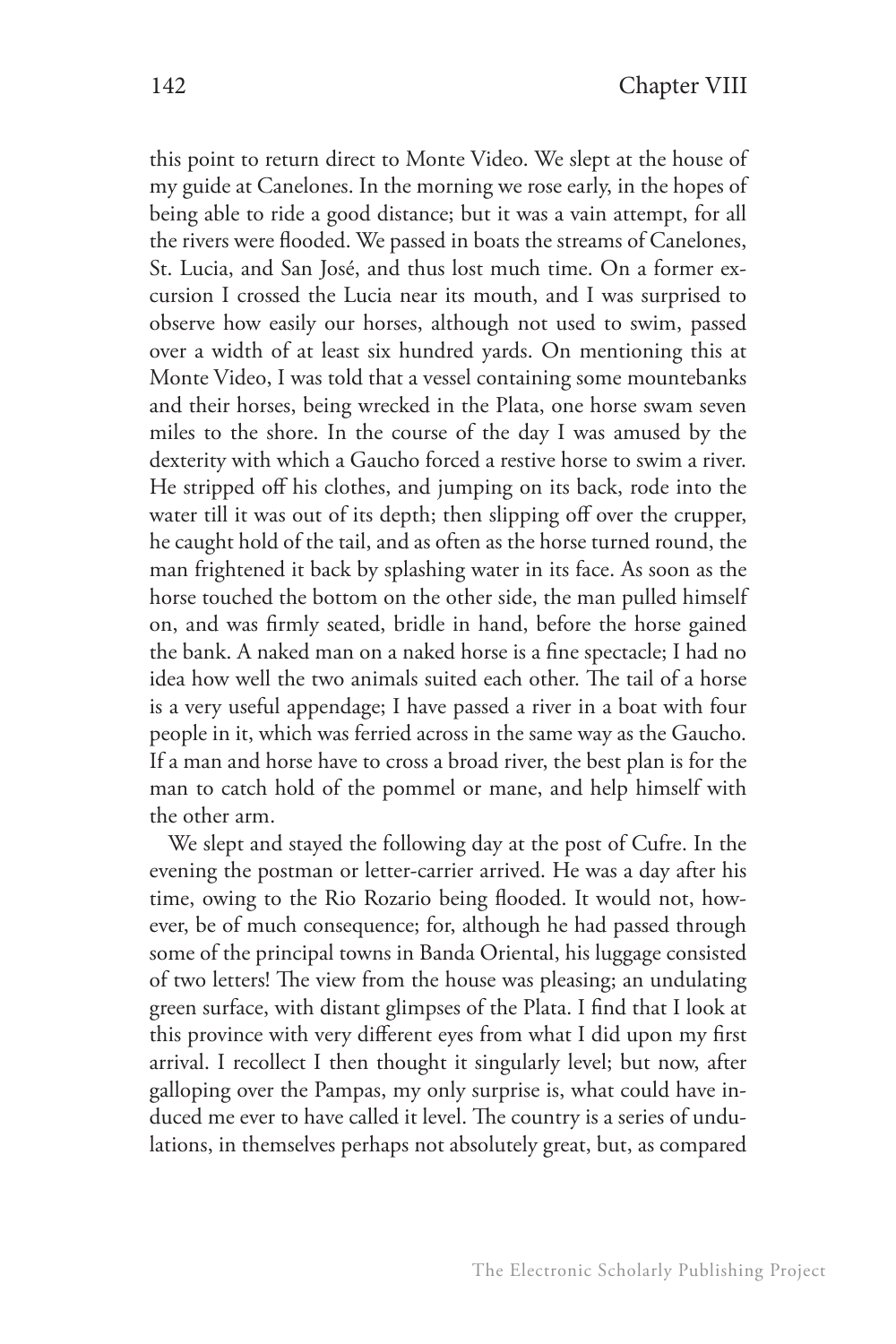to the plains of St. Fé, real mountains. From these inequalities there is an abundance of small rivulets, and the turf is green and luxuriant.

*November 17th*.—We crossed the Rozario, which was deep and rapid, and passing the village of Colla, arrived at mid-day at Colonia del Sacramiento. The distance is twenty leagues, through a country covered with fine grass, but poorly stocked with cattle or inhabitants. I was invited to sleep at Colonia, and to accompany on the following day a gentleman to his estancia, where there were some limestone rocks. The town is built on a stony promontory something in the same manner as at Monte Video. It is strongly fortified, but both fortifications and town suffered much in the Brazilian war. It is very ancient; and the irregularity of the streets, and the surrounding groves of old orange and peach trees, gave it a pretty appearance. The church is a curious ruin; it was used as a powder-magazine, and was struck by lightning in one of the ten thousand thunder-storms of the Rio Plata. Two-thirds of the building were blown away to the very foundation; and the rest stands a shattered and curious monument of the united powers of lightning and gunpowder. In the evening I wandered about the half-demolished walls of the town. It was the chief seat of the Brazilian war;—a war most injurious to this country, not so much in its immediate effects, as in being the origin of a multitude of generals and all other grades of officers. More generals are numbered (but not paid) in the United Provinces of La Plata than in the United Kingdom of Great Britain. These gentlemen have learned to like power, and do not object to a little skirmishing. Hence there are many always on the watch to create disturbance and to overturn a government which as yet has never rested on any stable foundation. I noticed, however, both here and in other places, a very general interest in the ensuing election for the President; and this appears a good sign for the prosperity of this little country. The inhabitants do not require much education in their representatives; I heard some men discussing the merits of those for Colonia; and it was said that, "although they were not men of business, they could all sign their names:" with this they seemed to think every reasonable man ought to be satisfied.

*18th*.—Rode with my host to his estancia, at the Arroyo de San Juan. In the evening we took a ride round the estate: it contained two square leagues and a half, and was situated in what is called a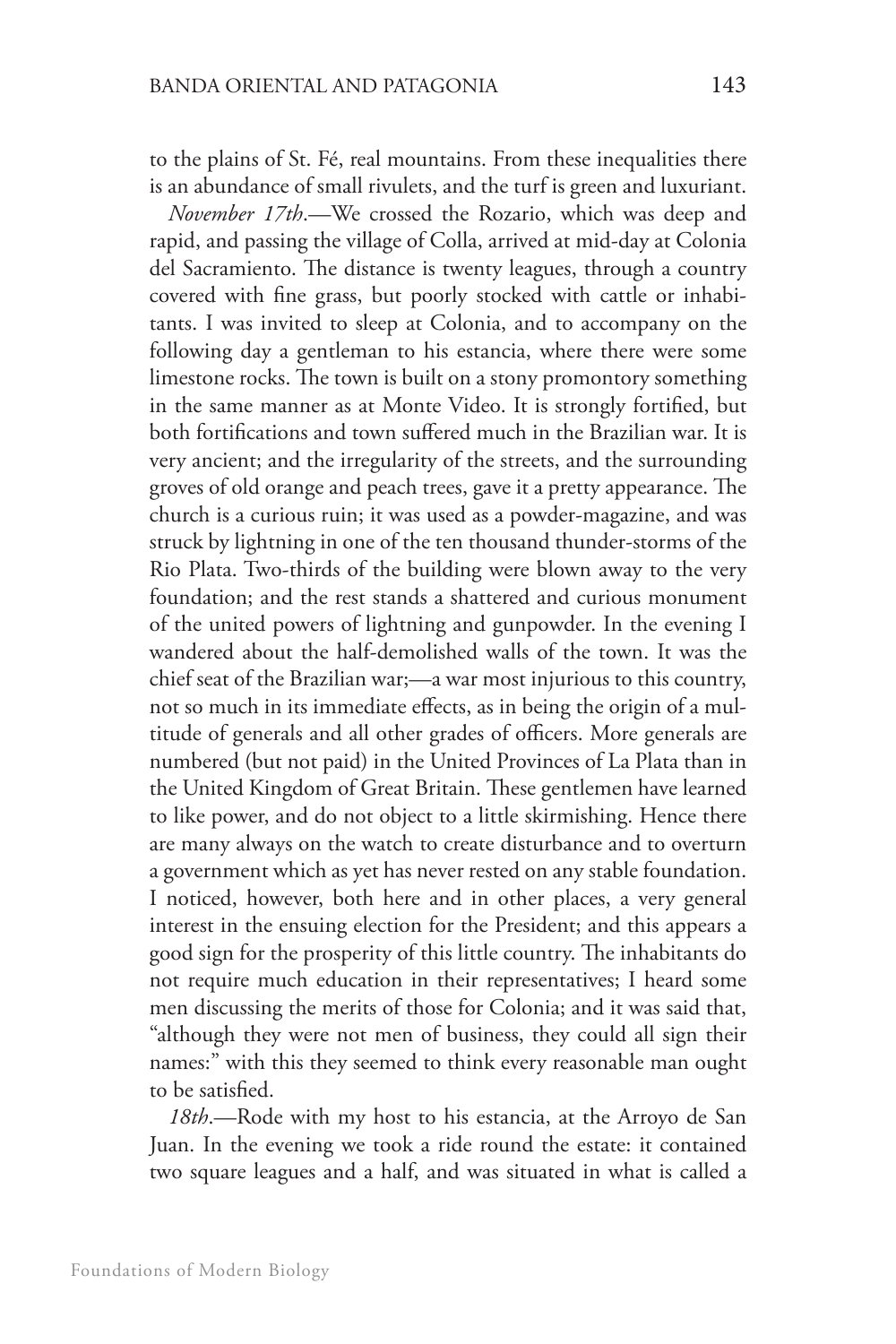rincon; that is, one side was fronted by the Plata, and the two others guarded by impassable brooks. There was an excellent port for little vessels, and an abundance of small wood, which is valuable as supplying fuel to Buenos Ayres. I was curious to know the value of so complete an estancia. Of cattle there were 3000, and it would well support three or four times that number; of mares 800, together with 150 broken-in horses, and 600 sheep. There was plenty of water and limestone, a rough house, excellent corrals, and a peach orchard. For all this he had been offered 2000*l*., and he only wanted 500*l*. additional, and probably would sell it for less. The chief trouble with an estancia is driving the cattle twice a week to a central spot, in order to make them tame, and to count them. This latter operation would be thought difficult, where there are ten or fifteen thousand head together. It is managed on the principle that the cattle invariably divide themselves into little troops of from forty to one hundred. Each troop is recognised by a few peculiarly marked animals, and its number is known: so that, one being lost out of ten thousand, it is perceived by its absence from one of the tropillas. During a stormy night the cattle all mingle together; but the next morning the tropillas separate as before; so that each animal must know its fellow out of ten thousand others.

On two occasions I met with in this province some oxen of a very curious breed, called n£ta or niata. They appear externally to hold nearly the same relation to other cattle, which bull or pug dogs do to other dogs. Their forehead is very short and broad, with the nasal end turned up, and the upper lip much drawn back; their lower jaws project beyond the upper, and have a corresponding upward curve; hence their teeth are always exposed. Their nostrils are seated high up and are very open; their eyes project outwards. When walking they carry their heads low, on a short neck; and their hinder legs are rather longer compared with the front legs than is usual. Their bare teeth, their short heads, and upturned nostrils give them the most ludicrous self-confident air of defiance imaginable.

Since my return, I have procured a skeleton head, through the kindness of my friend Captain Sulivan, R.N., which is now deposited in the College of Surgeons.\* Don F. Muniz, of Luxan, has kindly

Mr. Waterhouse has drawn up a detailed description of this head, which I hope he will publish in some Journal.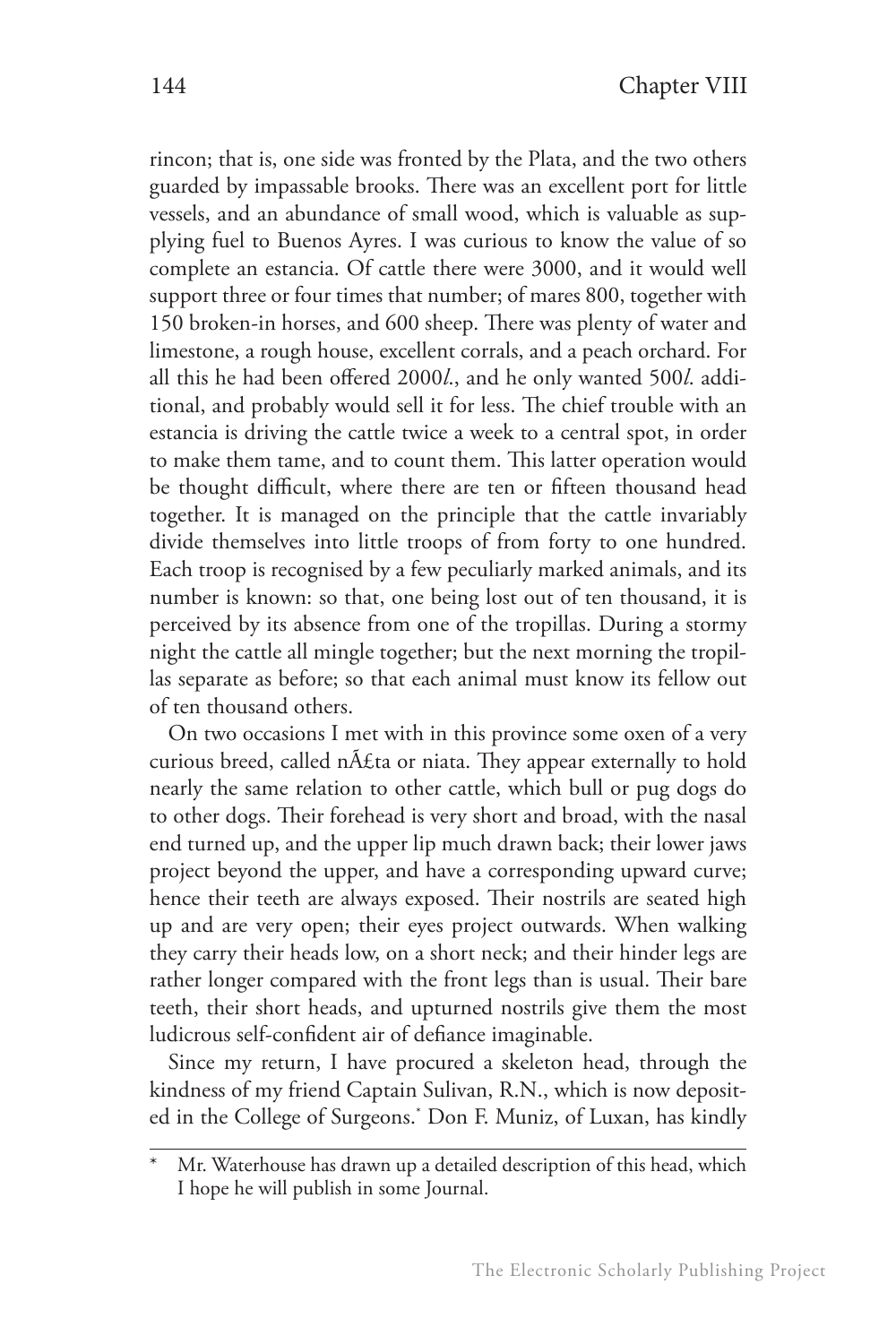collected for me all the information which he could respecting this breed. From his account it seems that about eighty or ninety years ago, they were rare and kept as curiosities at Buenos Ayres. The breed is universally believed to have originated amongst the Indians southward of the Plata; and that it was with them the commonest kind. Even to this day, those reared in the provinces near the Plata show their less civilized origin, in being fiercer than common cattle, and in the cow easily deserting her first calf, if visited too often or molested. It is a singular fact that an almost similar structure to the abnormal\* one of the niata breed, characterizes, as I am informed by Dr. Falconer, that great extinct ruminant of India, the Sivatherium. The breed is very *true*; and a niata bull and cow invariably produce niata calves. A niata bull with a common cow, or the reverse cross, produces offspring having an intermediate character, but with the niata characters strongly displayed: according to Señor Muniz, there is the clearest evidence, contrary to the common belief of agriculturists in analogous cases, that the niata cow when crossed with a common bull transmits her peculiarities more strongly than the niata bull when crossed with a common cow. When the pasture is tolerably long, the niata cattle feed with the tongue and palate as well as common cattle; but during the great droughts, when so many animals perish, the niata breed is under a great disadvantage, and would be exterminated if not attended to; for the common cattle, like horses, are able just to keep alive, by browsing with their lips on twigs of trees and reeds; this the niatas cannot so well do, as their lips do not join, and hence they are found to perish before the common cattle. This strikes me as a good illustration of how little we are able to judge from the ordinary habits of life, on what circumstances, occurring only at long intervals, the rarity or extinction of a species may be determined.

*November 19th.*—Passing the valley of Las Vacas, we slept at a house of a North American, who worked a lime-kiln on the Arroyo de las Vivoras. In the morning we rode to a projecting headland on the banks of the river, called Punta Gorda. On the way we tried to find a jaguar. There were plenty of fresh tracks, and we visited the

A nearly similar abnormal, but I do not know whether hereditary, structure has been observed in the carp, and likewise in the crocodile of the Ganges: Histoire des Anomalies, par M. Isid. Geoffroy St. Hilaire, tom. i. p. 244.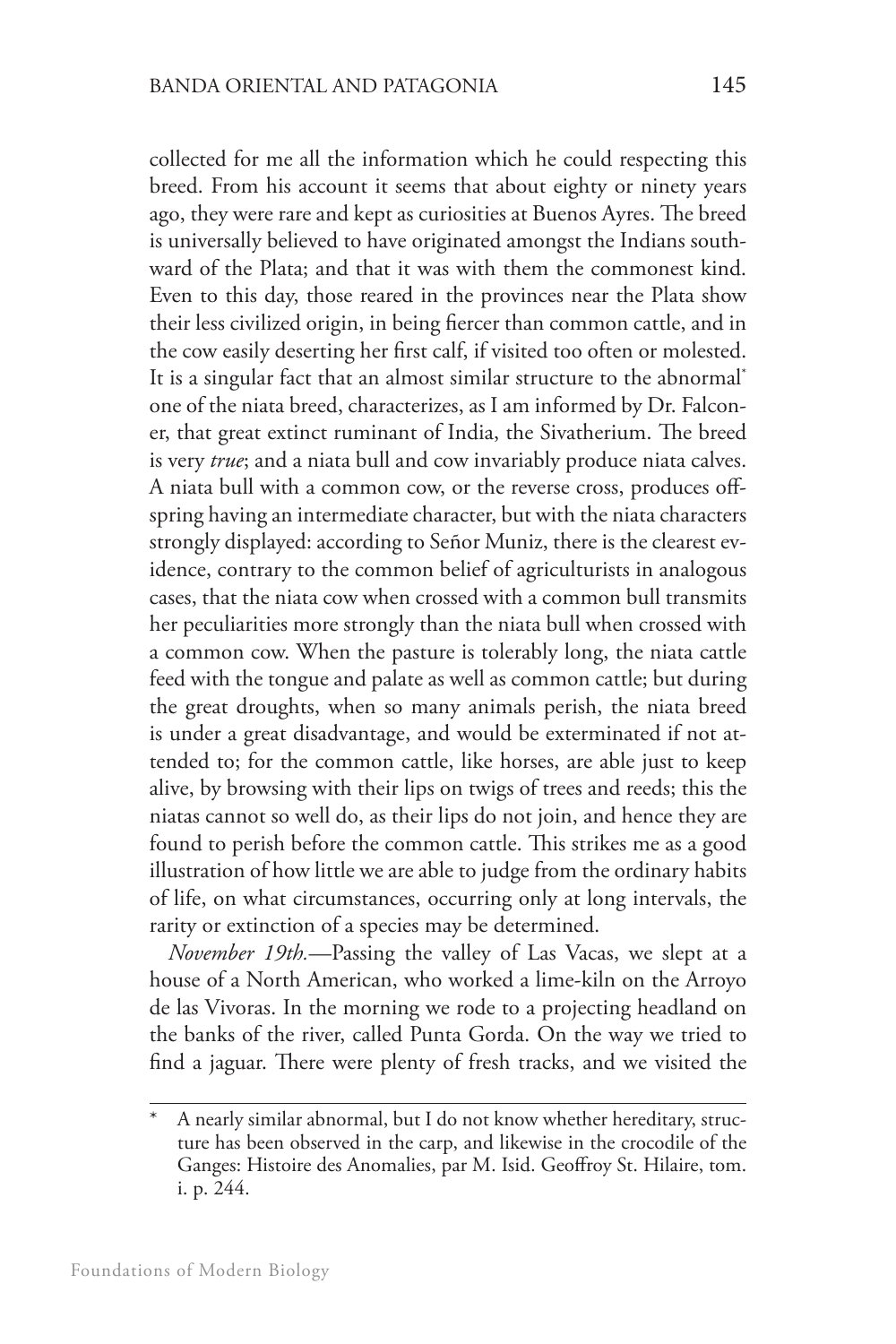trees, on which they are said to sharpen their claws; but we did not succeed in disturbing one. From this point the Rio Uruguay presented to our view a noble volume of water. From the clearness and rapidity of the stream, its appearance was far superior to that of its neighbour the Parana. On the opposite coast, several branches from the latter river entered the Uruguay. As the sun was shining, the two colours of the waters could be seen quite distinct.

In the evening we proceeded on our road towards Mercedes on the Rio Negro. At night we asked permission to sleep at an estancia at which we happened to arrive. It was a very large estate, being ten leagues square, and the owner is one of the greatest landowners in the country. His nephew had charge of it, and with him there was a captain in the army, who the other day ran away from Buenos Ayres. Considering their station, their conversation was rather amusing. They expressed, as was usual, unbounded astonishment at the globe being round, and could scarcely credit that a hole would, if deep enough, come out on the other side. They had, however, heard of a country where there were six months light and six of darkness, and where the inhabitants were very tall and thin! They were curious about the price and condition of horses and cattle in England. Upon finding out we did not catch our animals with the lazo, they cried out, "Ah, then, you use nothing but the bolas:" the idea of an enclosed country was quite new to them. The captain at last said, he had one question to ask me, which he should be very much obliged if I would answer with all truth. I trembled to think how deeply scientific it would be: it was, "Whether the ladies of Buenos Ayres were not the handsomest in the world." I replied, like a renegade, "Charmingly so." He added, "I have one other question: Do ladies in any other part of the world wear such large combs?" I solemnly assured him that they did not. They were absolutely delighted. The captain exclaimed, "Look there! a man who has seen half the world says it is the case; we always thought so, but now we know it." My excellent judgment in combs and beauty procured me a most hospitable reception; the captain forced me to take his bed, and he would sleep on his recado.

*21st*.—Started at sunrise, and rode slowly during the whole day. The geological nature of this part of the province was different from the rest, and closely resembled that of the Pampas. In consequence,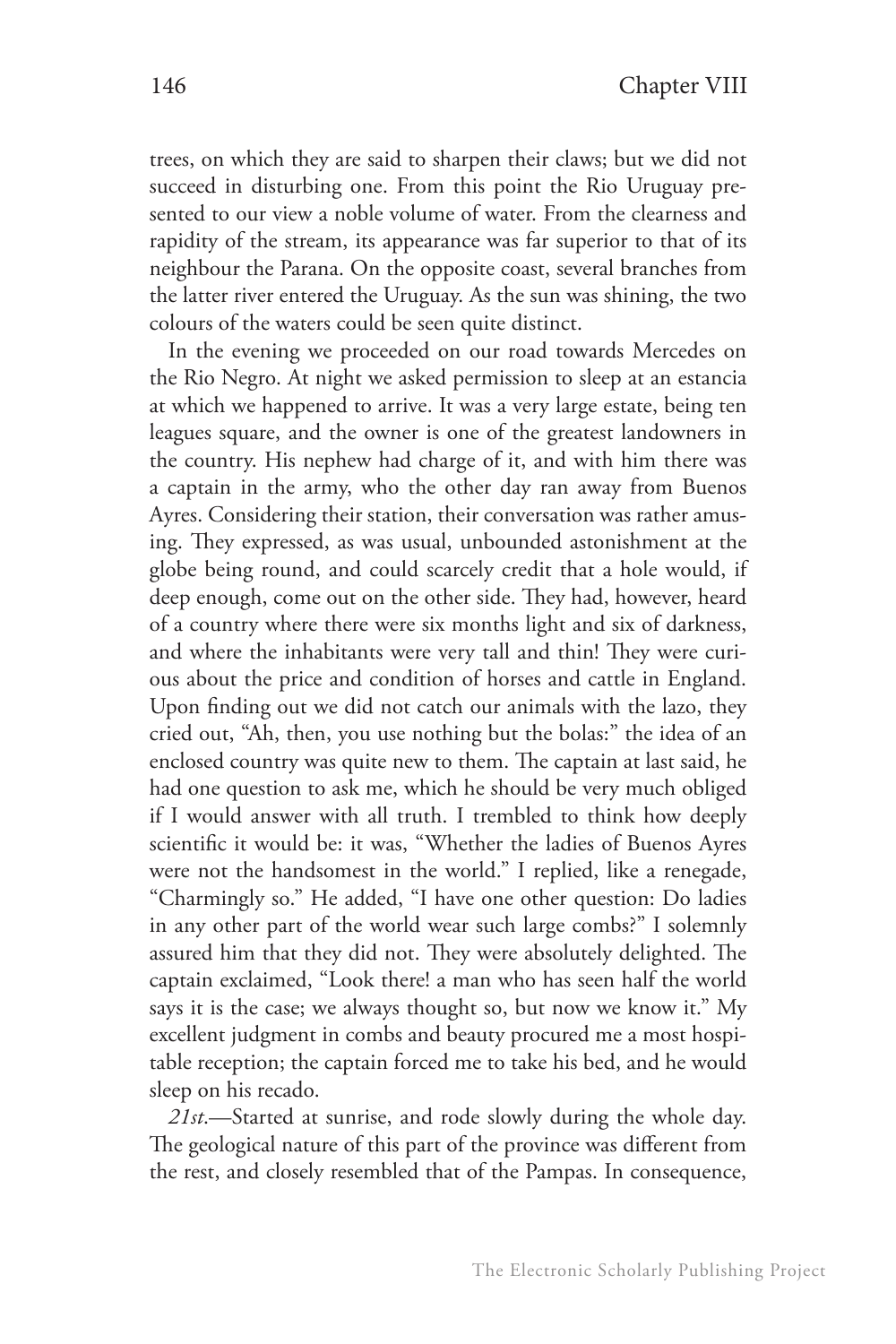there were immense beds of the thistle, as well as of the cardoon: the whole country, indeed, may be called one great bed of these plants. The two sorts grow separate, each plant in company with its own kind. The cardoon is as high as a horse's back, but the Pampas thistle is often higher than the crown of the rider's head. To leave the road for a yard is out of the question; and the road itself is partly, and in some cases entirely, closed. Pasture, of course there is none; if cattle or horses once enter the bed, they are for the time completely lost. Hence it is very hazardous to attempt to drive cattle at this season of the year; for when jaded enough to face the thistles, they rush among them, and are seen no more. In these districts there are very few estancias, and these few are situated in the neighbourhood of damp valleys, where fortunately neither of these overwhelming plants can exist. As night came on before we arrived at our journey's end, we slept at a miserable little hovel inhabited by the poorest people. The extreme though rather formal courtesy of our host and hostess, considering their grade of life, was quite delightful.

*November 22nd*.—Arrived at an estancia on the Berquelo belonging to a very hospitable Englishman, to whom I had a letter of introduction from my friend Mr. Lumb. I stayed here three days. One morning I rode with my host to the Sierra del Pedro Flaco, about twenty miles up the Rio Negro. Nearly the whole country was covered with good though coarse grass, which was as high as a horse's belly; yet there were square leagues without a single head of cattle. The province of Banda Oriental, if well stocked, would support an astonishing number of animals; at present the annual export of hides from Monte Video amounts to three hundred thousand; and the home consumption, from waste, is very considerable. An estanciero told me that he often had to send large herds of cattle a long journey to a salting establishment, and that the tired beasts were frequently obliged to be killed and skinned; but that he could never persuade the Gauchos to eat of them, and every evening a fresh beast was slaughtered for their suppers! The view of the Rio Negro from the Sierra was more picturesque than any other which I saw in this province. The river, broad, deep and rapid, wound at the foot of a rocky precipitous cliff: a belt of wood followed its course, and the horizon terminated in the distant undulations of the turf-plain.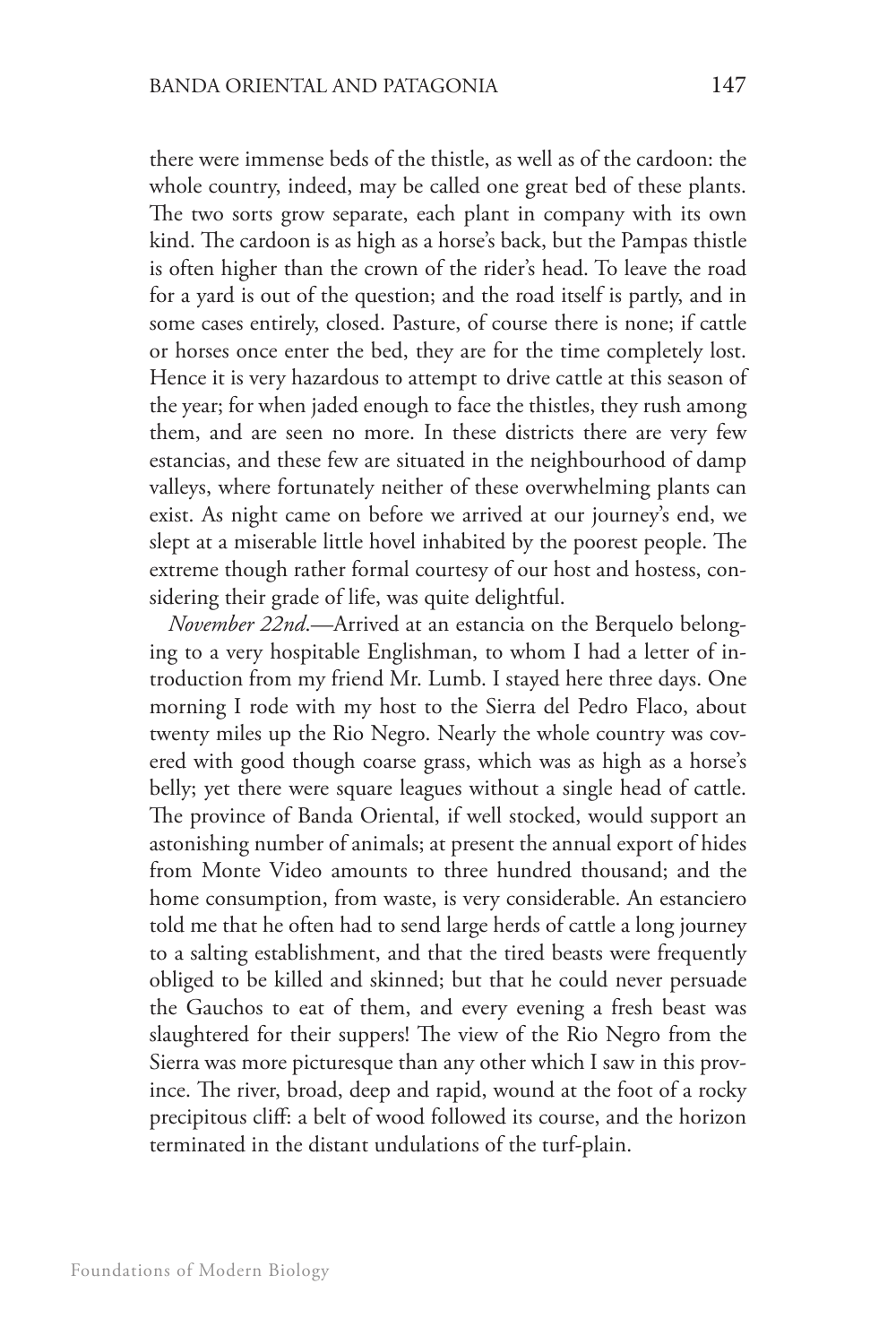When in this neighbourhood, I several times heard of the Sierra de las Cuentas: a hill distant many miles to the northward. The name signifies hill of beads. I was assured that vast numbers of little round stones, of various colours, each with a small cylindrical hole, are found there. Formerly the Indians used to collect them, for the purpose of making necklaces and bracelets—a taste, I may observe, which is common to all savage nations, as well as to the most polished. I did not know what to understand from this story, but upon mentioning it at the Cape of Good Hope to Dr. Andrew Smith, he told me that he recollected finding on the south-eastern coast of Africa, about one hundred miles to the eastward of St. John's river, some quartz crystals with their edges blunted from attrition, and mixed with gravel on the sea-beach. Each crystal was about five lines in diameter, and from an inch to an inch and a half in length. Many of them had a small canal extending from one extremity to the other, perfectly cylindrical, and of a size that readily admitted a coarse thread or a piece of fine catgut. Their colour was red or dull white. The natives were acquainted with this structure in crystals. I have mentioned these circumstances because, although no crystallized body is at present known to assume this form, it may lead some future traveller to investigate the real nature of such stones.

While staying at this estancia, I was amused with what I saw and heard of the shepherd-dogs of the country.\* When riding, it is a common thing to meet a large flock of sheep guarded by one or two dogs, at the distance of some miles from any house or man. I often wondered how so firm a friendship had been established. The method of education consists in separating the puppy, while very young, from the bitch, and in accustoming it to its future companions. An ewe is held three or four times a day for the little thing to suck, and a nest of wool is made for it in the sheep-pen; at no time is it allowed to associate with other dogs, or with the children of the family. The puppy is, moreover, generally castrated; so that, when grown up, it can scarcely have any feelings in common with the rest of its kind. From this education it has no wish to leave the flock, and just as another dog will defend its master, man, so will these the sheep. It is amus-

M. A. d'Orbigny has given nearly a similar account of these dogs, tom. i. p. 175.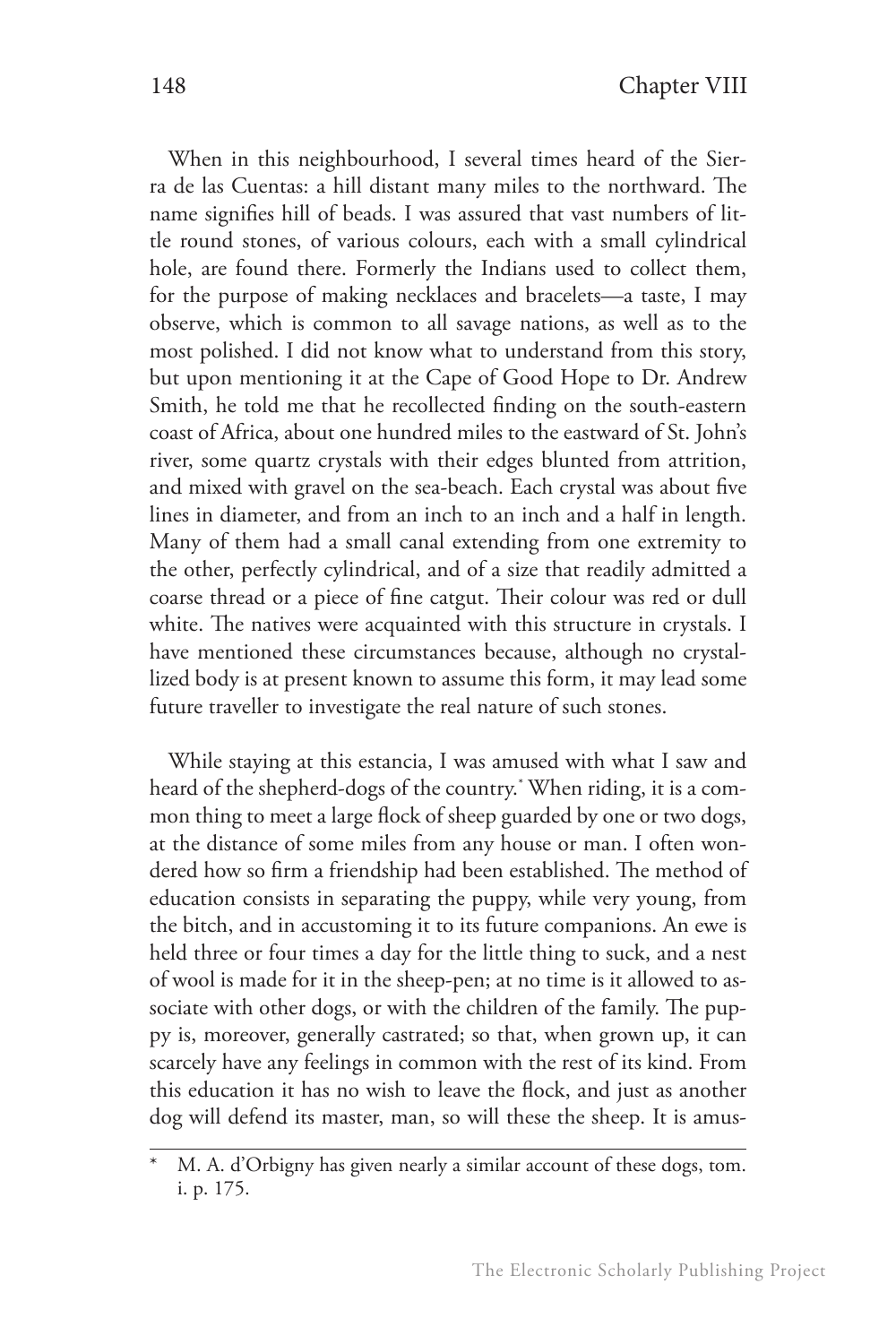ing to observe, when approaching a flock, how the dog immediately advances barking, and the sheep all close in his rear, as if round the oldest ram. These dogs are also easily taught to bring home the flock, at a certain hour in the evening. Their most troublesome fault, when young, is their desire of playing with the sheep; for in their sport they sometimes gallop their poor subjects most unmercifully.

The shepherd-dog comes to the house every day for some meat, and as soon as it is given him, he skulks away as if ashamed of himself. On these occasions the house-dogs are very tyrannical, and the least of them will attack and pursue the stranger. The minute, however, the latter has reached the flock, he turns round and begins to bark, and then all the house-dogs take very quickly to their heels. In a similar manner a whole pack of the hungry wild dogs will scarcely ever (and I was told by some never) venture to attack a flock guarded by even one of these faithful shepherds. The whole account appears to me a curious instance of the pliability of the affections in the dog; and yet, whether wild or however educated, he has a feeling of respect or fear for those that are fulfilling their instinct of association. For we can understand on no principle the wild dogs being driven away by the single one with its flock, except that they consider, from some confused notion, that the one thus associated gains power, as if in company with its own kind. F. Cuvier has observed, that all animals that readily enter into domestication, consider man as a member of their own society, and thus fulfil their instinct of association. In the above case the shepherd-dog ranks the sheep as its fellow-brethren, and thus gains confidence; and the wild dogs, though knowing that the individual sheep are not dogs, but are good to eat, yet partly consent to this view when seeing them in a flock with a shepherd-dog at their head.

One evening a "domidor" (a subduer of horses) came for the purpose of breaking-in some colts. I will describe the preparatory steps, for I believe they have not been mentioned by other travellers. A troop of wild young horses is driven into the corral, or large enclosure of stakes, and the door is shut. We will suppose that one man alone has to catch and mount a horse, which as yet had never felt bridle or saddle. I conceive, except by a Gaucho, such a feat would be utterly impracticable. The Gaucho picks out a full-grown colt; and as the beast rushes round the circus, he throws his lazo so as to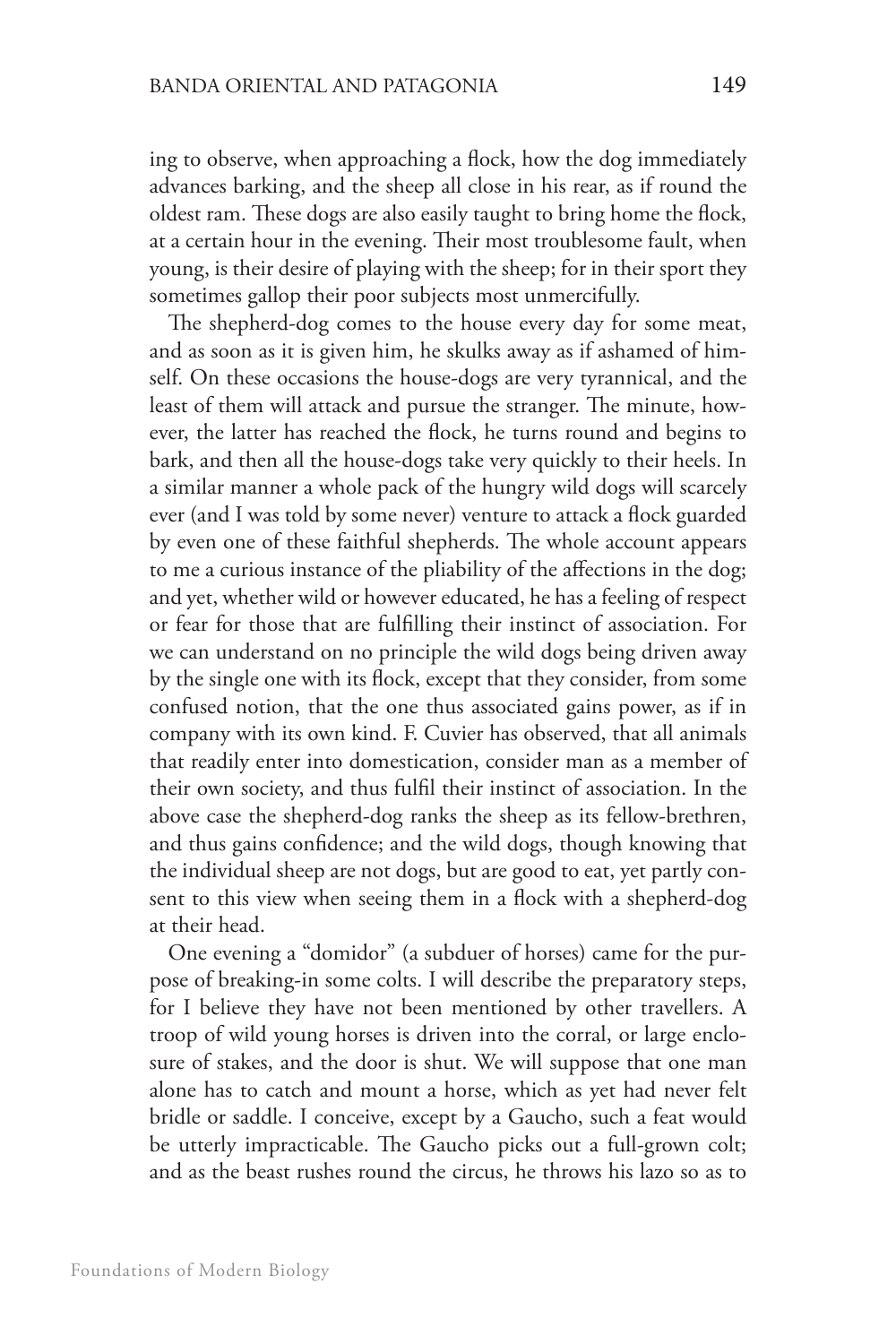catch both the front legs. Instantly the horse rolls over with a heavy shock, and whilst struggling on the ground, the Gaucho, holding the lazo tight, makes a circle, so as to catch one of the hind legs, just beneath the fetlock, and draws it close to the two front legs: he then hitches the lazo, so that the three are bound together. Then sitting on the horse's neck, he fixes a strong bridle, without a bit, to the lower jaw: this he does by passing a narrow thong through the eyeholes at the end of the reins, and several times round both jaw and tongue. The two front legs are now tied closely together with a strong leathern thong, fastened by a slip-knot. The lazo, which bound the three together, being then loosed, the horse rises with difficulty. The Gaucho now holding fast the bridle fixed to the lower jaw, leads the horse outside the corral. If a second man is present (otherwise the trouble is much greater) he holds the animal's head, whilst the first puts on the horsecloths and saddle, and girths the whole together. During this operation, the horse, from dread and astonishment at thus being bound round the waist, throws himself over and over again on the ground, and, till beaten, is unwilling to rise. At last, when the saddling is finished, the poor animal can hardly breathe from fear, and is white with foam and sweat. The man now prepares to mount by pressing heavily on the stirrup, so that the horse may not lose its balance; and at the moment that he throws his leg over the animal's back, he pulls the slip-knot binding the front legs, and the beast is free. Some "domidors" pull the knot while the animal is lying on the ground, and, standing over the saddle, allow him to rise beneath them. The horse, wild with dread, gives a few most violent bounds, and then starts off at full gallop: when quite exhausted, the man, by patience, brings him back to the corral, where, reeking hot and scarcely alive, the poor beast is let free. Those animals which will not gallop away, but obstinately throw themselves on the ground, are by far the most troublesome. This process is tremendously severe, but in two or three trials the horse is tamed. It is not, however, for some weeks that the animal is ridden with the iron bit and solid ring, for it must learn to associate the will of its rider with the feel of the rein, before the most powerful bridle can be of any service.

Animals are so abundant in these countries, that humanity and self-interest are not closely united; therefore I fear it is that the former is here scarcely known. One day, riding in the Pampas with a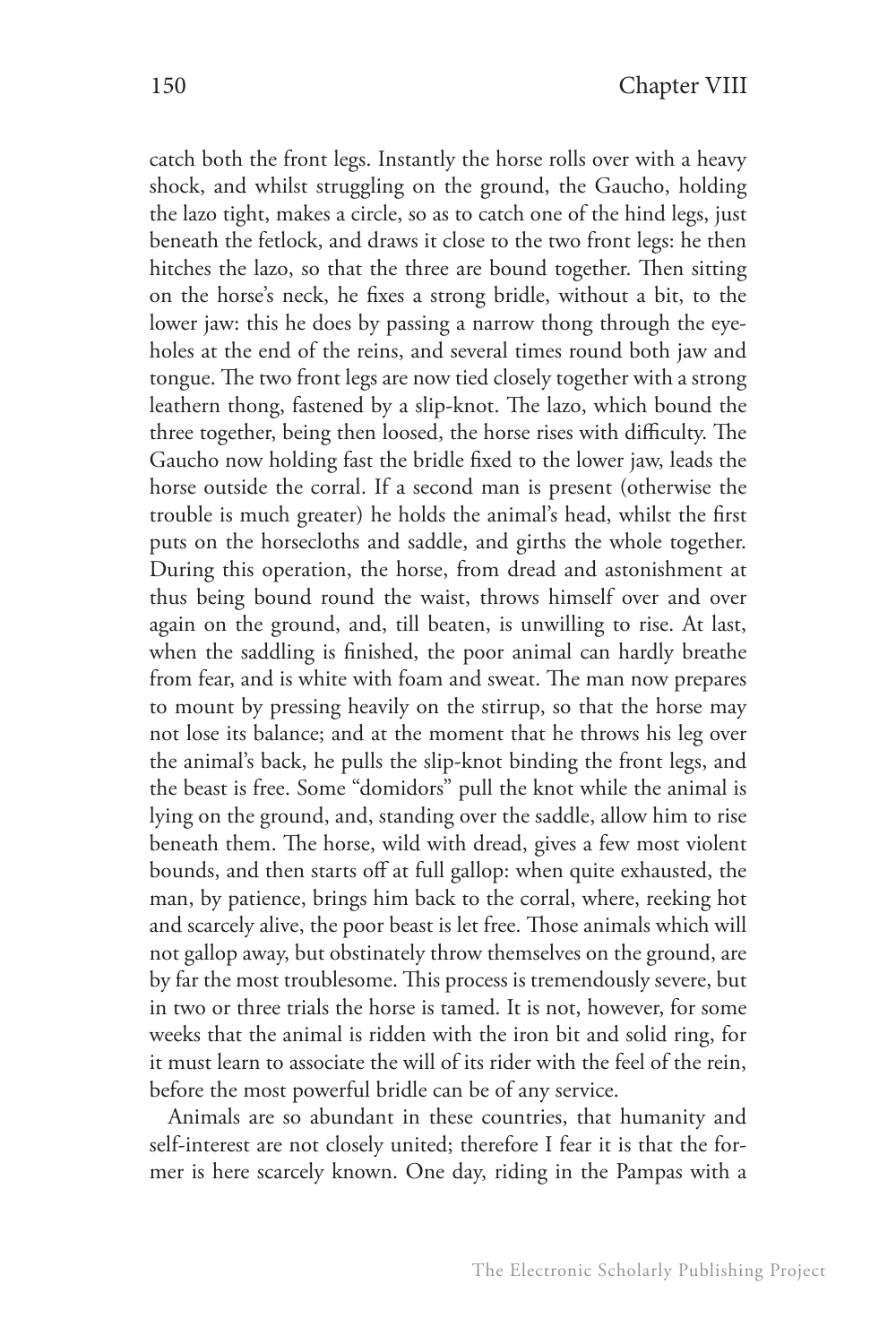very respectable "Estanciero," my horse, being tired, lagged behind. The man often shouted to me to spur him. When I remonstrated that it was a pity, for the horse was quite exhausted, he cried out, "Why not?—never mind—spur him—it is *my* horse." I had then some difficulty in making him comprehend that it was for the horse's sake, and not on his account, that I did not choose to use my spurs. He exclaimed, with a look of great surprise, "Ah, Don Carlos, que cosa!" It was clear that such an idea had never before entered his head.

The Gauchos are well known to be perfect riders. The idea of being thrown, let the horse do what it likes, never enters their head. Their criterion of a good rider is, a man who can manage an untamed colt, or who, if his horse falls, alights on his own feet, or can perform other such exploits. I have heard of a man betting that he would throw his horse down twenty times, and that nineteen times he would not fall himself. I recollect seeing a Gaucho riding a very stubborn horse, which three times successively reared so high as to fall backwards with great violence. The man judged with uncommon coolness the proper moment for slipping off, not an instant before or after the right time; and as soon as the horse got up, the man jumped on his back, and at last they started at a gallop. The Gaucho never appears to exert any muscular force. I was one day watching a good rider, as we were galloping along at a rapid pace, and thought to myself, "surely if the horse starts, you appear so careless on your seat, you must fall." At this moment, a male ostrich sprang from its nest right beneath the horse's nose: the young colt bounded on one side like a stag; but as for the man, all that could be said was, that he started and took fright with his horse.

In Chile and Peru more pains are taken with the mouth of the horse than in La Plata, and this is evidently a consequence of the more intricate nature of the country. In Chile a horse is not considered perfectly broken, till he can be brought up standing, in the midst of his full speed, on any particular spot,—for instance, on a cloak thrown on the ground: or, again, he will charge a wall, and rearing, scrape the surface with his hoofs. I have seen an animal bounding with spirit, yet merely reined by a fore-finger and thumb, taken at full gallop across a courtyard, and then made to wheel round the post of a veranda with great speed, but at so equal a distance,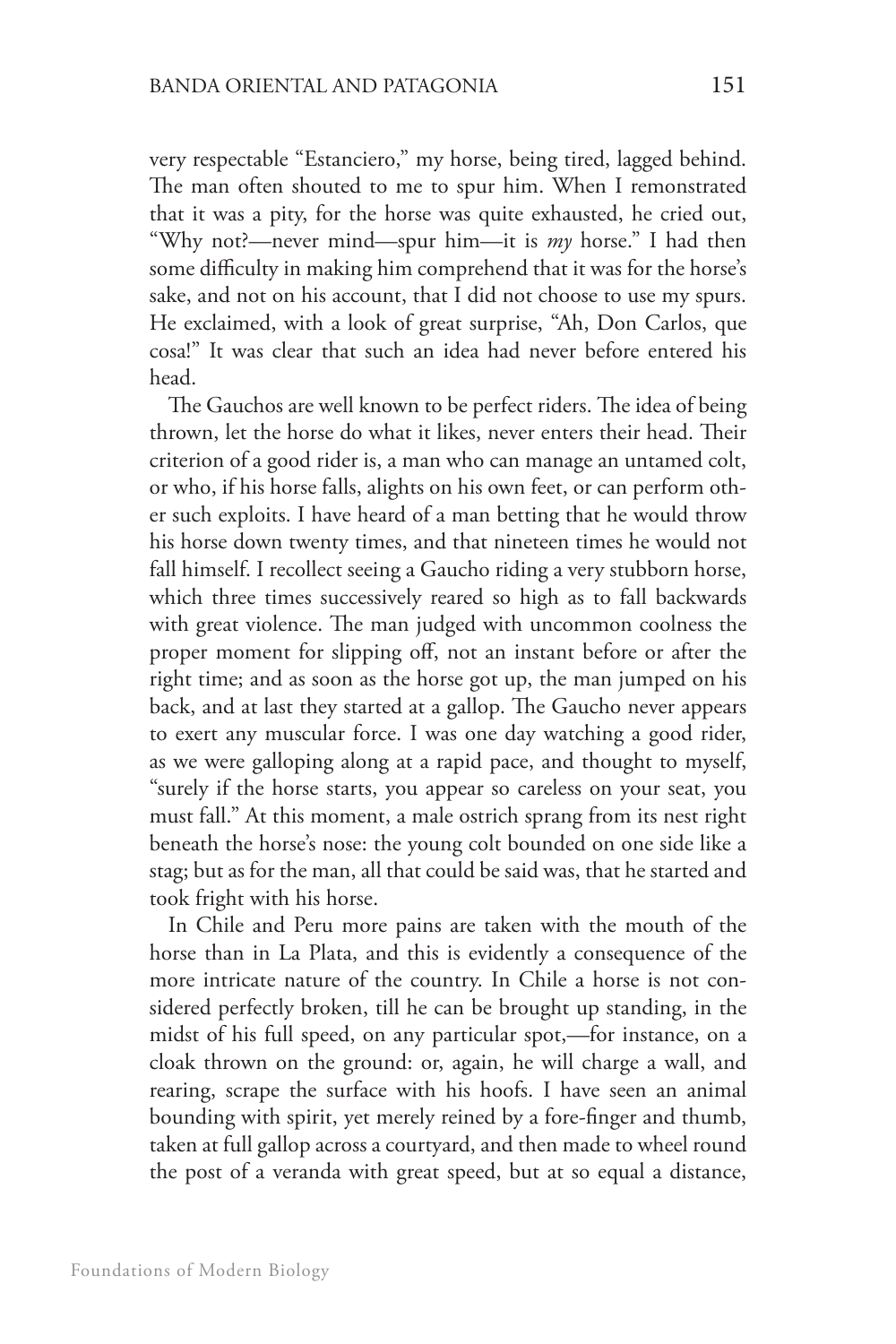that the rider, with outstretched arm, all the while kept one finger rubbing the post. Then making a demi-volte in the air, with the other arm outstretched in a like manner, he wheeled round, with astonishing force, in an opposite direction.

Such a horse is well broken; and although this at first may appear useless, it is far otherwise. It is only carrying that which is daily necessary into perfection. When a bullock is checked and caught by the lazo, it will sometimes gallop round and round in a circle, and the horse being alarmed at the great strain, if not well broken, will not readily turn like the pivot of a wheel. In consequence many men have been killed; for if the lazo once takes a twist round a man's body, it will instantly, from the power of the two opposed animals, almost cut him in twain. On the same principle the races are managed; the course is only two or three hundred yards long, the wish being to have horses that can make a rapid dash. The racehorses are trained not only to stand with their hoofs touching a line, but to draw all four feet together, so as at the first spring to bring into play the full action of the hind-quarters. In Chile I was told an anecdote, which I believe was true; and it offers a good illustration of the use of a well-broken animal. A respectable man riding one day met two others, one of whom was mounted on a horse, which he knew to have been stolen from himself. He challenged them; they answered him by drawing their sabres and giving chace. The man, on his good and fleet beast, kept just ahead: as he passed a thick bush he wheeled round it, and brought up his horse to a dead check. The pursuers were obliged to shoot on one side and ahead. Then instantly dashing on, right behind them, he buried his knife in the back of one, wounded the other, recovered his horse from the dying robber, and rode home. For these feats of horsemanship two things are necessary: a most severe bit, like the Mameluke, the power of which, though seldom used, the horse knows full well; and large blunt spurs, that can be applied either as a mere touch, or as an instrument of extreme pain. I conceive that with English spurs, the slightest touch of which pricks the skin, it would be impossible to break in a horse after the South American fashion.

At an estancia near Las Vacas large numbers of mares are weekly slaughtered for the sake of their hides, although worth only five paper dollars, or about half-a-crown apiece. It seems at first strange that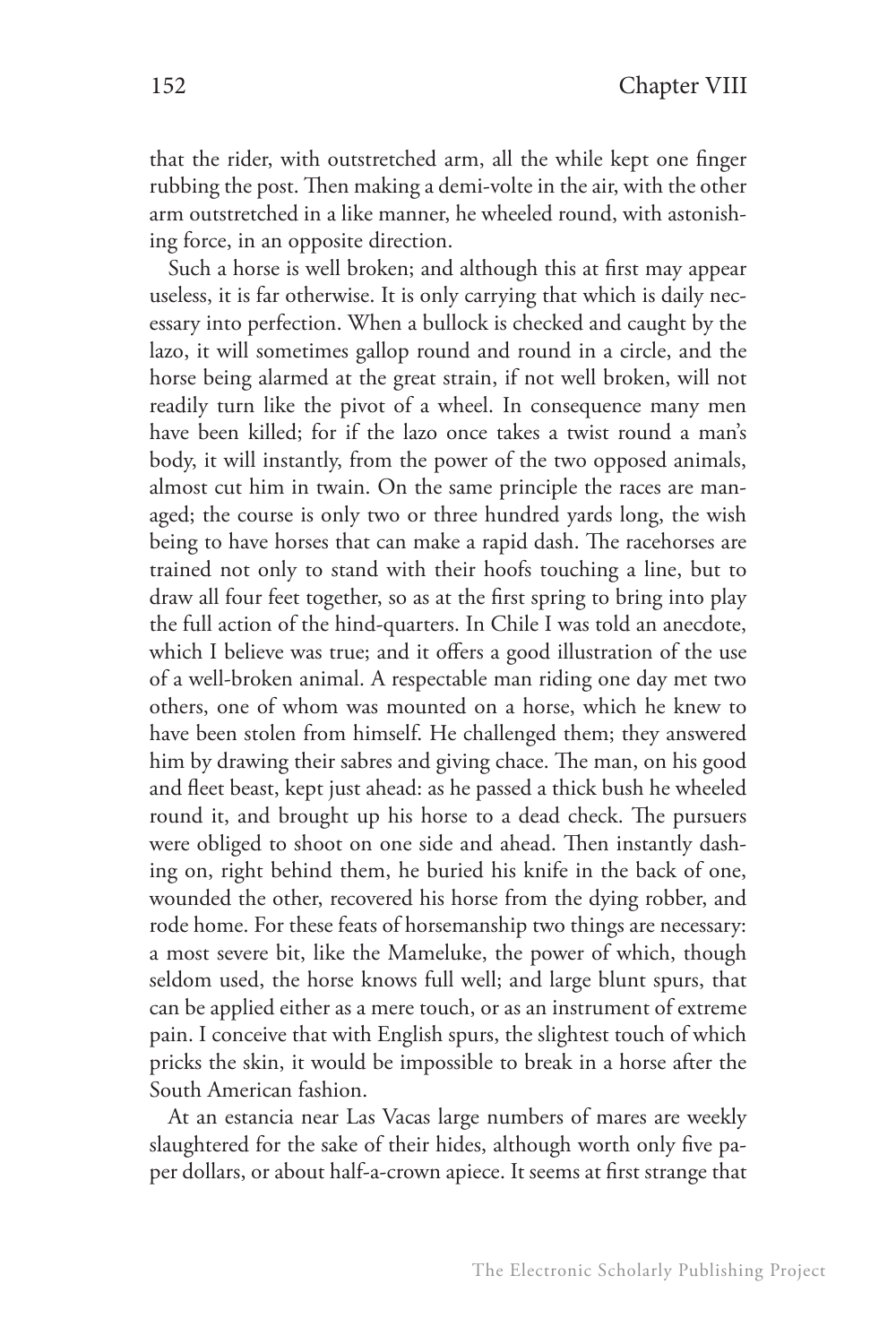it can answer to kill mares for such a trifle; but as it is thought ridiculous in this country ever to break in or ride a mare, they are of no value except for breeding. The only thing for which I ever saw mares used, was to tread out wheat from the ear; for which purpose they were driven round a circular enclosure, where the wheat-sheaves were strewed. The man employed for slaughtering the mares happened to be celebrated for his dexterity with the lazo. Standing at the distance of twelve yards from the mouth of the corral, he has laid a wager that he would catch by the legs every animal, without missing one, as it rushed past him. There was another man who said he would enter the corral on foot, catch a mare, fasten her front legs together, drive her out, throw her down, kill, skin, and stake the hide for drying (which latter is a tedious job); and he engaged that he would perform this whole operation on twenty-two animals in one day. Or he would kill and take the skin off fifty in the same time. This would have been a prodigious task, for it is considered a good day's work to skin and stake the hides of fifteen or sixteen animals.

*November 26th.*—I set out on my return in a direct line for Monte Video. Having heard of some giant's bones at a neighbouring farm-house on the Sarandis, a small stream entering the Rio Negro, I rode there accompanied by my host, and purchased for the value of eighteen pence the head of the Toxodon.\* When found it was quite perfect; but the boys knocked out some of the teeth with stones, and then set up the head as a mark to throw at. By a most fortunate chance I found a perfect tooth, which exactly fitted one of the sockets in this skull, embedded by itself on the banks of the Rio Tercero, at the distance of about 180 miles from this place. I found remains of this extraordinary animal at two other places, so that it must formerly have been common. I found here, also, some large portions of the armour of a gigantic armadillo-like animal, and part of the great head of a Mylodon. The bones of this head are so fresh, that they contain, according to the analysis by Mr. T. Reeks, seven per cent. of animal matter; and when placed in a spirit-lamp, they burn with a small flame. The number of the remains embedded in the grand estuary deposit which forms the Pampas and covers the

I must express my obligation to Mr. Keane, at whose house I was staying on the Berquelo, and to Mr. Lumb at Buenos Ayres, for without their assistance these valuable remains would never have reached England.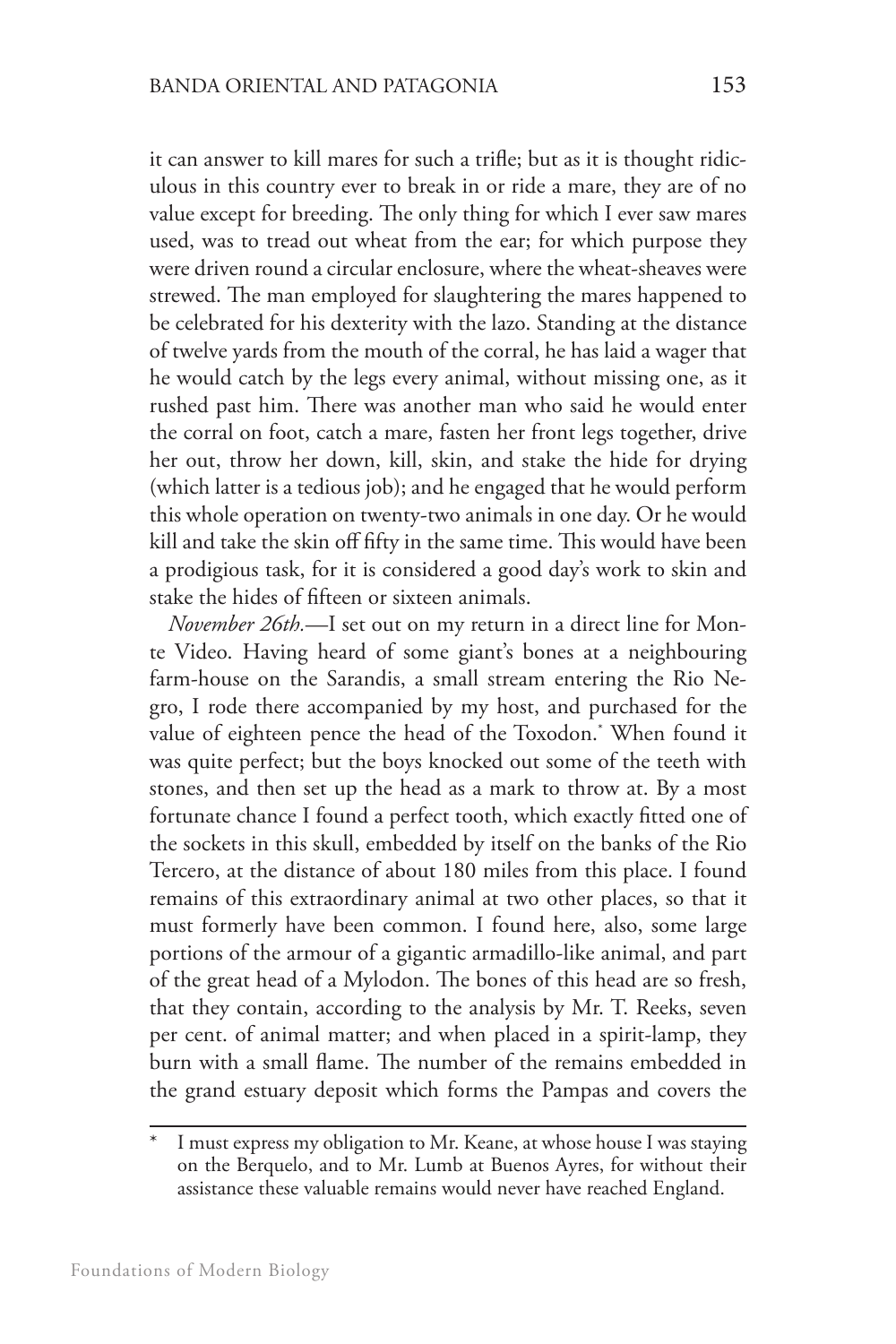granitic rocks of Banda Oriental, must be extraordinarily great. I believe a straight line drawn in any direction through the Pampas would cut through some skeleton or bones. Besides those which I found during my short excursions, I heard of many others, and the origin of such names as "the stream of the animal," "the hill of the giant," is obvious. At other times I heard of the marvellous property of certain rivers, which had the power of changing small bones into large; or, as some maintained, the bones themselves grew. As far as I am aware, not one of these animals perished, as was formerly supposed, in the marshes or muddy river-beds of the present land, but their bones have been exposed by the streams intersecting the subaqueous deposit in which they were originally embedded. We may conclude that the whole area of the Pampas is one wide sepulchre of these extinct gigantic quadrupeds.

By the middle of the day, on the 28th, we arrived at Monte Video, having been two days and a half on the road. The country for the whole way was of a very uniform character, some parts being rather more rocky and hilly than near the Plata. Not far from Monte Video we passed through the village of Las Pietras, so named from some large rounded masses of syenite. Its appearance was rather pretty. In this country a few fig-trees round a group of houses, and a site elevated a hundred feet above the general level, ought always to be called picturesque.

During the last six months I have had an opportunity of seeing a little of the character of the inhabitants of these provinces. The Gauchos, or countrymen, are very superior to those who reside in the towns. The Gaucho is invariably most obliging, polite, and hospitable: I did not meet with even one instance of rudeness or inhospitality. He is modest, both respecting himself and country, but at the same time a spirited, bold fellow. On the other hand, many robberies are committed, and there is much bloodshed: the habit of constantly wearing the knife is the chief cause of the latter. It is lamentable to hear how many lives are lost in trifling quarrels. In fighting, each party tries to mark the face of his adversary by slashing his nose or eyes; as is often attested by deep and horrid-looking scars. Robberies are a natural consequence of universal gambling, much drinking, and extreme indolence. At Mercedes I asked two men why they did not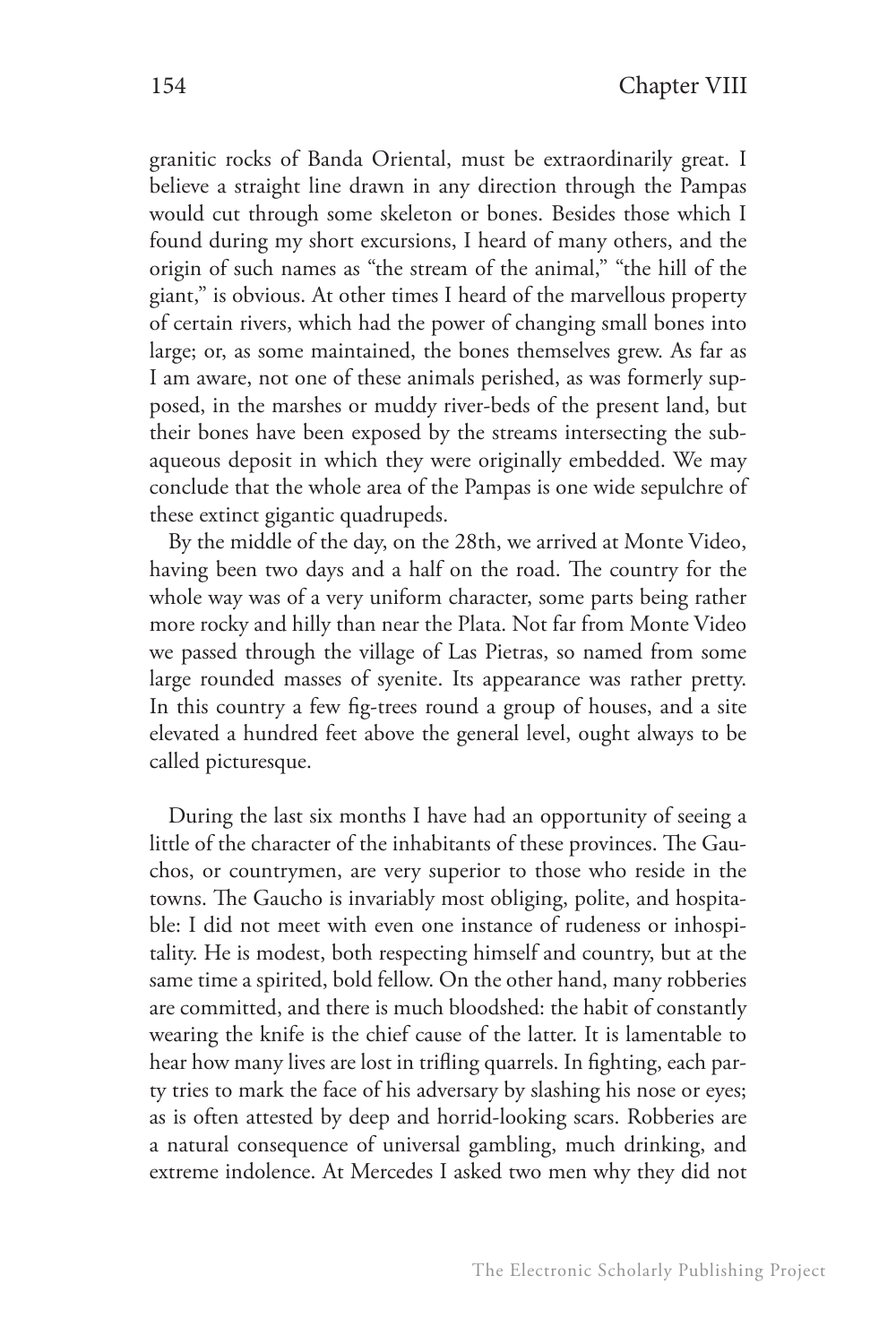work. One gravely said the days were too long; the other that he was too poor. The number of horses and the profusion of food are the destruction of all industry. Moreover, there are so many feast-days; and again, nothing can succeed without it be begun when the moon is on the increase; so that half the month is lost from these two causes.

Police and justice are quite inefficient. If a man who is poor commits murder and is taken, he will be imprisoned, and perhaps even shot; but if he is rich and has friends, he may rely on it no very severe consequence will ensue. It is curious that the most respectable inhabitants of the country invariably assist a murderer to escape: they seem to think that the individual sins against the government, and not against the people. A traveller has no protection besides his firearms; and the constant habit of carrying them is the main check to more frequent robberies.

The character of the higher and more educated classes who reside in the towns, partakes, but perhaps in a lesser degree, of the good parts of the Gaucho, but is, I fear, stained by many vices of which he is free. Sensuality, mockery of all religion, and the grossest corruption, are far from uncommon. Nearly every public officer can be bribed. The head man in the post-office sold forged government franks. The governor and prime minister openly combined to plunder the state. Justice, where gold came into play, was hardly expected by any one. I knew an Englishman, who went to the Chief Justice (he told me, that not then understanding the ways of the place, he trembled as he entered the room), and said, "Sir, I have come to offer you two hundred (paper) dollars (value about five pounds sterling) if you will arrest before a certain time a man who has cheated me. I know it is against the law, but my lawyer (naming him) recommended me to take this step." The Chief Justice smiled acquiescence, thanked him, and the man before night was safe in prison. With this entire want of principle in many of the leading men, with the country full of illpaid turbulent officers, the people yet hope that a democratic form of government can succeed!

On first entering society in these countries, two or three features strike one as particularly remarkable. The polite and dignified manners pervading every rank of life, the excellent taste displayed by the women in their dresses, and the equality amongst all ranks. At the Rio Colorado some men who kept the humblest shops used to dine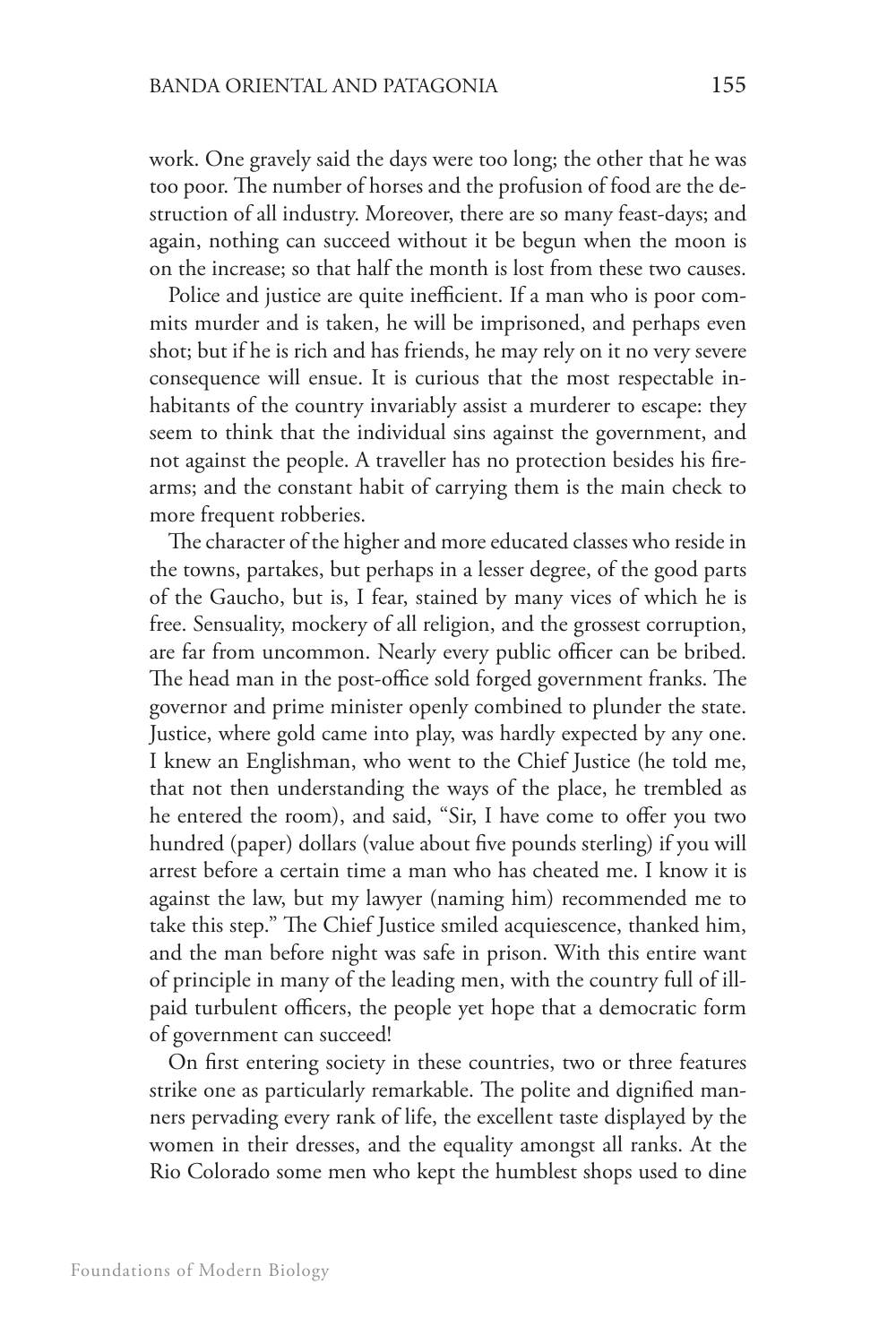with General Rosas. A son of a major at Bahia Blanca gained his livelihood by making paper cigars, and he wished to accompany me, as guide or servant, to Buenos Ayres, but his father objected on the score of the danger alone. Many officers in the army can neither read nor write, yet all meet in society as equals. In Entre Rios, the Sala consisted of only six representatives. One of them kept a common shop, and evidently was not degraded by the office. All this is what would be expected in a new country; nevertheless the absence of gentlemen by profession appears to an Englishman something strange.

When speaking of these countries, the manner in which they have been brought up by their unnatural parent, Spain, should always be borne in mind. On the whole, perhaps, more credit is due for what has been done, than blame for that which may be deficient. It is impossible to doubt but that the extreme liberalism of these countries must ultimately lead to good results. The very general toleration of foreign religions, the regard paid to the means of education, the freedom of the press, the facilities offered to all foreigners, and especially, as I am bound to add, to every one professing the humblest pretensions to science, should be recollected with gratitude by those who have visited Spanish South America.

*December 6th*.—The Beagle sailed from the Rio Plata, never again to enter its muddy stream. Our course was directed to Port Desire, on the coast of Patagonia. Before proceeding any further, I will here put together a few observations made at sea.

Several times when the ship has been some miles off the mouth of the Plata, and at other times when off the shores of Northern Patagonia, we have been surrounded by insects. One evening, when we were about ten miles from the Bay of San Blas, vast numbers of butterflies, in bands or flocks of countless myriads, extended as far as the eye could range. Even by the aid of a telescope it was not possible to see a space free from butterflies. The seamen cried out "it was snowing butterflies," and such in fact was the appearance. More species than one were present, but the main part belonged to a kind very similar to, but not identical with, the common English Colias edusa. Some moths and hymenoptera accompanied the butterflies; and a fine beetle (Calosoma) flew on board. Other instances are known of this beetle having been caught far out at sea; and this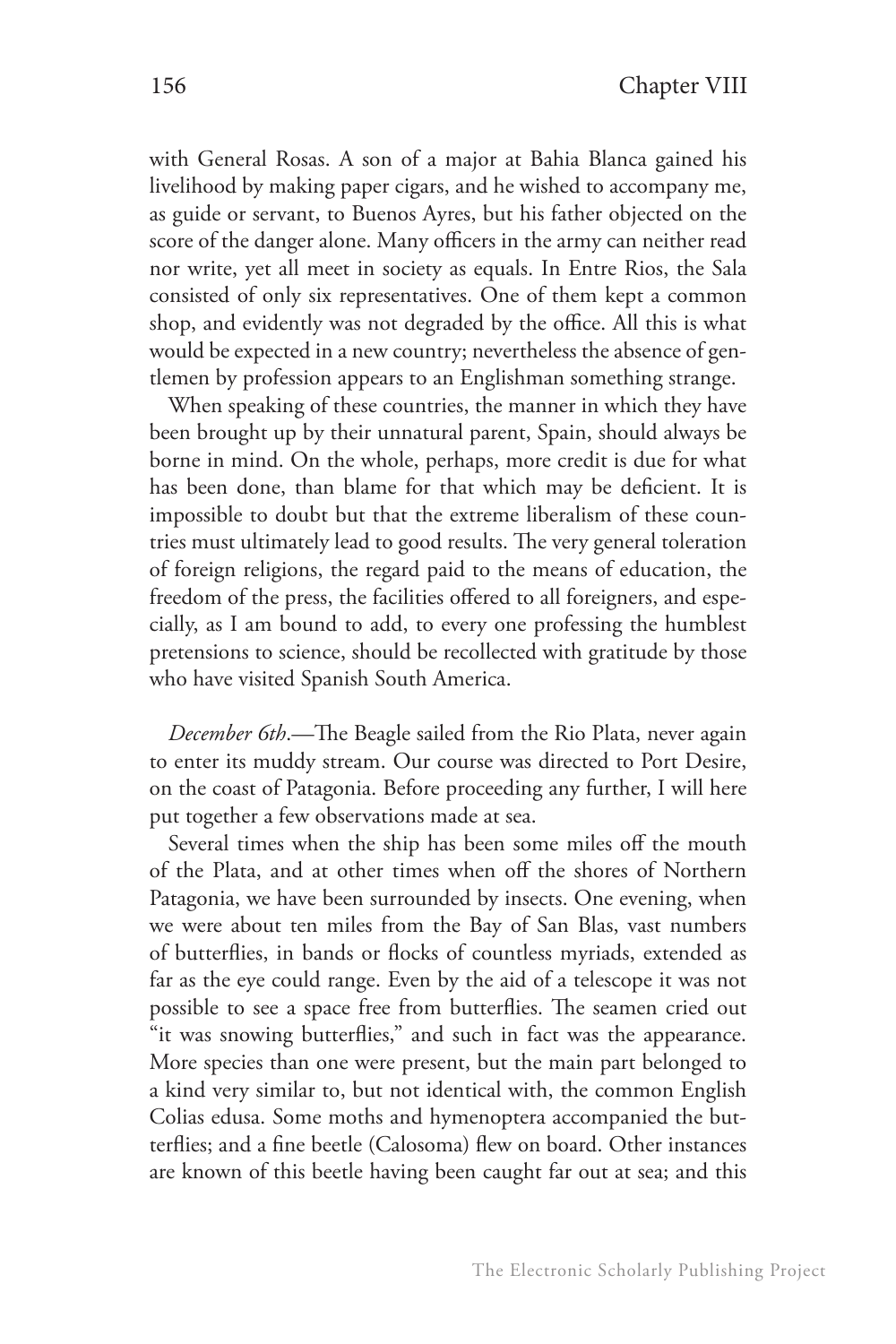is the more remarkable, as the greater number of the Carabidæ seldom or never take wing. The day had been fine and calm, and the one previous to it equally so, with light and variable airs. Hence we cannot suppose that the insects were blown off the land, but we must conclude that they voluntarily took flight. The great bands of the Colias seem at first to afford an instance like those on record of the migrations of another butterfly, Vanessa cardui;\* but the presence of other insects makes the case distinct, and even less intelligible. Before sunset a strong breeze sprung up from the north, and this must have caused tens of thousands of the butterflies and other insects to have perished.

On another occasion, when seventeen miles off Cape Corrientes, I had a net overboard to catch pelagic animals. Upon drawing it up, to my surprise I found a considerable number of beetles in it, and although in the open sea, they did not appear much injured by the salt water. I lost some of the specimens, but those which I preserved belonged to the genera Colymbetes, Hydroporus, Hydrobins (two species), Notaphus, Cynucus, Adimonia, and Scarabæus. At first I thought that these insects had been blown from the shore; but upon reflecting that out of the eight species four were aquatic, and two others partly so in their habits, it appeared to me most probable that they were floated into the sea by a small stream which drains a lake near Cape Corrientes. On any supposition it is an interesting circumstance to find live insects swimming in the open ocean seventeen miles from the nearest point of land. There are several accounts of insects having been blown off the Patagonian shore. Captain Cook observed it, as did more lately Captain King in the Adventure. The cause probably is due to the want of shelter, both of trees and hills, so that an insect on the wing, with an off-shore breeze, would be very apt to be blown out to sea. The most remarkable instance I have known of an insect being caught far from the land, was that of a large grasshopper (Acrydium), which flew on board, when the Beagle was to windward of the Cape de Verd Islands, and when the nearest point of land, not directly opposed to the trade-wind, was Cape Blanco on the coast of Africa, 370 miles distant.†

Lyell's Principles of Geology, vol. iii. p. 63.

<sup>†</sup> The flies which frequently accompany a ship for some days on its passage from harbour to harbour, wandering from the vessel, are soon lost,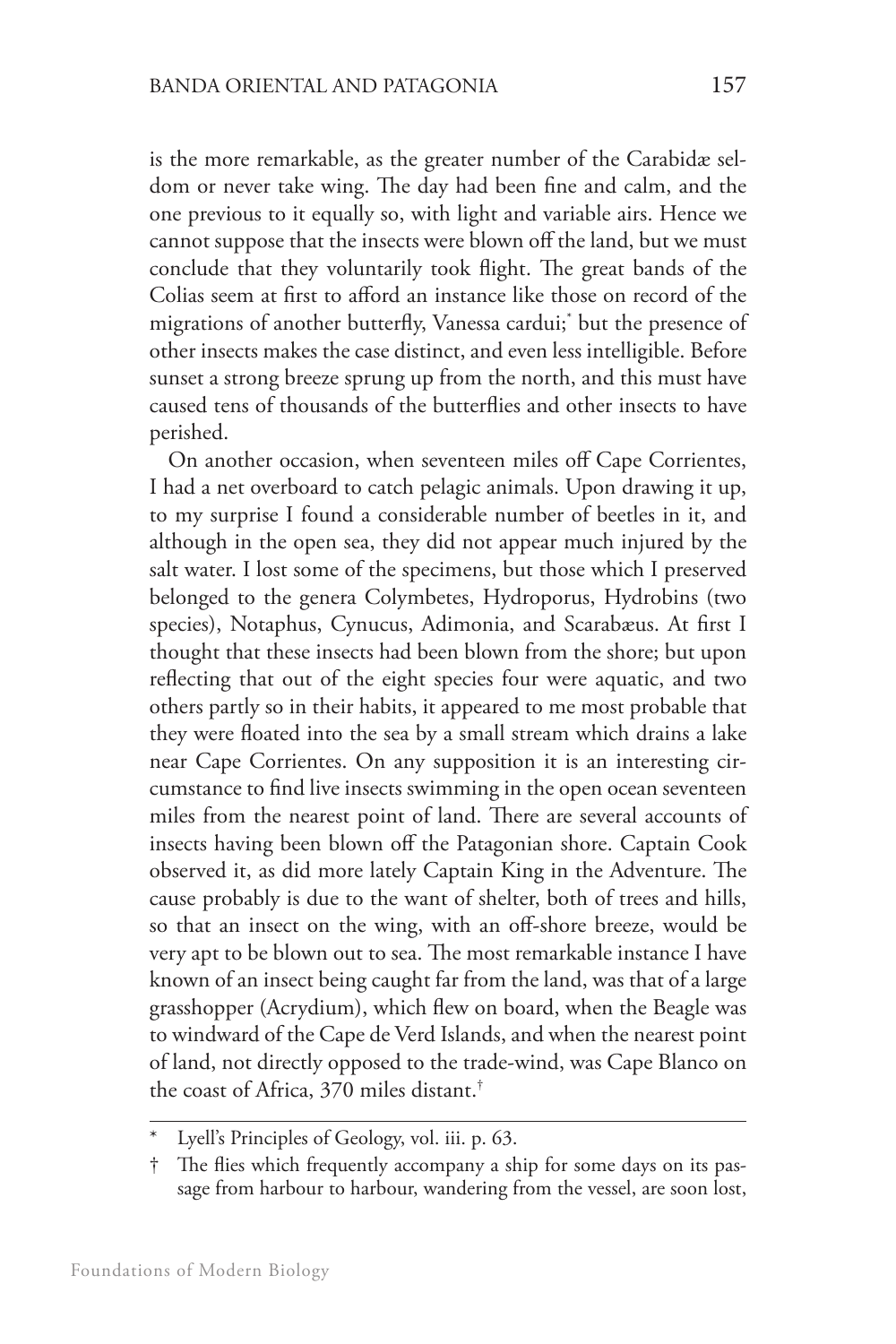On several occasions, when the Beagle has been within the mouth of the Plata, the rigging has been coated with the web of the Gossamer Spider. One day (November 1st, 1832) I paid particular attention to this subject. The weather had been fine and clear, and in the morning the air was full of patches of the flocculent web, as on an autumnal day in England. The ship was sixty miles distant from the land, in the direction of a steady though light breeze. Vast numbers of a small spider, about one-tenth of an inch in length, and of a dusky red colour, were attached to the webs. There must have been, I should suppose, some thousands on the ship. The little spider, when first coming in contact with the rigging, was always seated on a single thread, and not on the flocculent mass. This latter seems merely to be produced by the entanglement of the single threads. The spiders were all of one species, but of both sexes, together with young ones. These latter were distinguished by their smaller size and more dusky colour. I will not give the description of this spider, but merely state that it does not appear to me to be included in any of Latreille's genera. The little aëronaut as soon as it arrived on board was very active, running about, sometimes letting itself fall, and then reascending the same thread; sometimes employing itself in making a small and very irregular mesh in the corners between the ropes. It could run with facility on the surface of water. When disturbed it lifted up its front legs, in the attitude of attention. On its first arrival it appeared very thirsty, and with exserted maxillæ drank eagerly of drops of water; this same circumstance has been observed by Strack: may it not be in consequence of the little insect having passed through a dry and rarefied atmosphere? Its stock of web seemed inexhaustible. While watching some that were suspended by a single thread, I several times observed that the slightest breath of air bore them away out of sight, in a horizontal line. On another occasion (25th) under similar circumstances, I repeatedly observed the same kind of small spider, either when placed or having crawled on some little eminence, elevate its abdomen, send forth a thread, and then sail away horizontally, but with a rapidity which was quite unaccountable. I thought I could perceive that the spider, before performing the above preparatory steps, connected its legs together with the most delicate threads, but I am not sure whether this observation was correct.

and all disappear.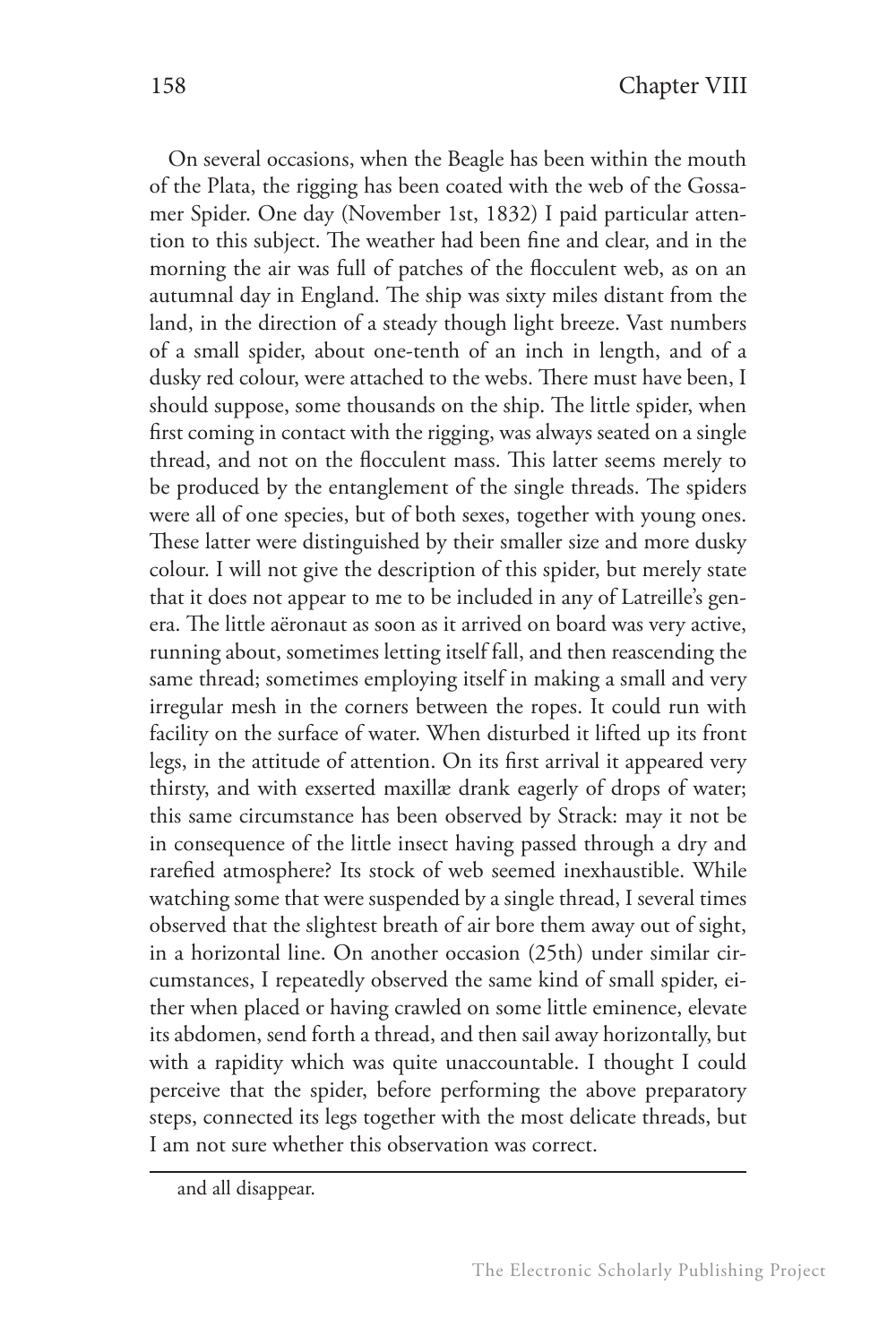One day, at St. Fé, I had a better opportunity of observing some similar facts. A spider which was about three-tenths of an inch in length, and which in its general appearance resembled a Citigrade (therefore quite different from the gossamer), while standing on the summit of a post, darted forth four or five threads from its spinners. These, glittering in the sunshine, might be compared to diverging rays of light; they were not, however, straight, but in undulations like films of silk blown by the wind. They were more than a yard in length, and diverged in an ascending direction from the orifices. The spider then suddenly let go its hold of the post, and was quickly borne out of sight. The day was hot and apparently quite calm; yet under such circumstances, the atmosphere can never be so tranquil as not to affect a vane so delicate as the thread of a spider's web. If during a warm day we look either at the shadow of any object cast on a bank, or over a level plain at a distant landmark, the effect of an ascending current of heated air is almost always evident: such upward currents, it has been remarked, are also shown by the ascent of soap-bubbles, which will not rise in an in-doors room. Hence I think there is not much difficulty in understanding the ascent of the fine lines projected from a spider's spinners, and afterwards of the spider itself; the divergence of the lines has been attempted to be explained, I believe by Mr. Murray, by their similar electrical condition. The circumstance of spiders of the same species, but of different sexes and ages, being found on several occasions at the distance of many leagues from the land, attached in vast numbers to the lines, renders it probable that the habit of sailing through the air is as characteristic of this tribe, as that of diving is of the Argyroneta. We may then reject Latreille's supposition, that the gossamer owes its origin indifferently to the young of several genera of spiders: although, as we have seen, the young of other spiders do possess the power of performing aërial voyages.\*

During our different passages south of the Plata, I often towed astern a net made of bunting, and thus caught many curious animals. Of Crustacea there were many strange and undescribed genera. One, which in some respects is allied to the Notopods (or those crabs which have their posterior legs placed almost on their backs, for the

Mr. Blackwall, in his Researches in Zoology, has many excellent observations on the habits of spiders.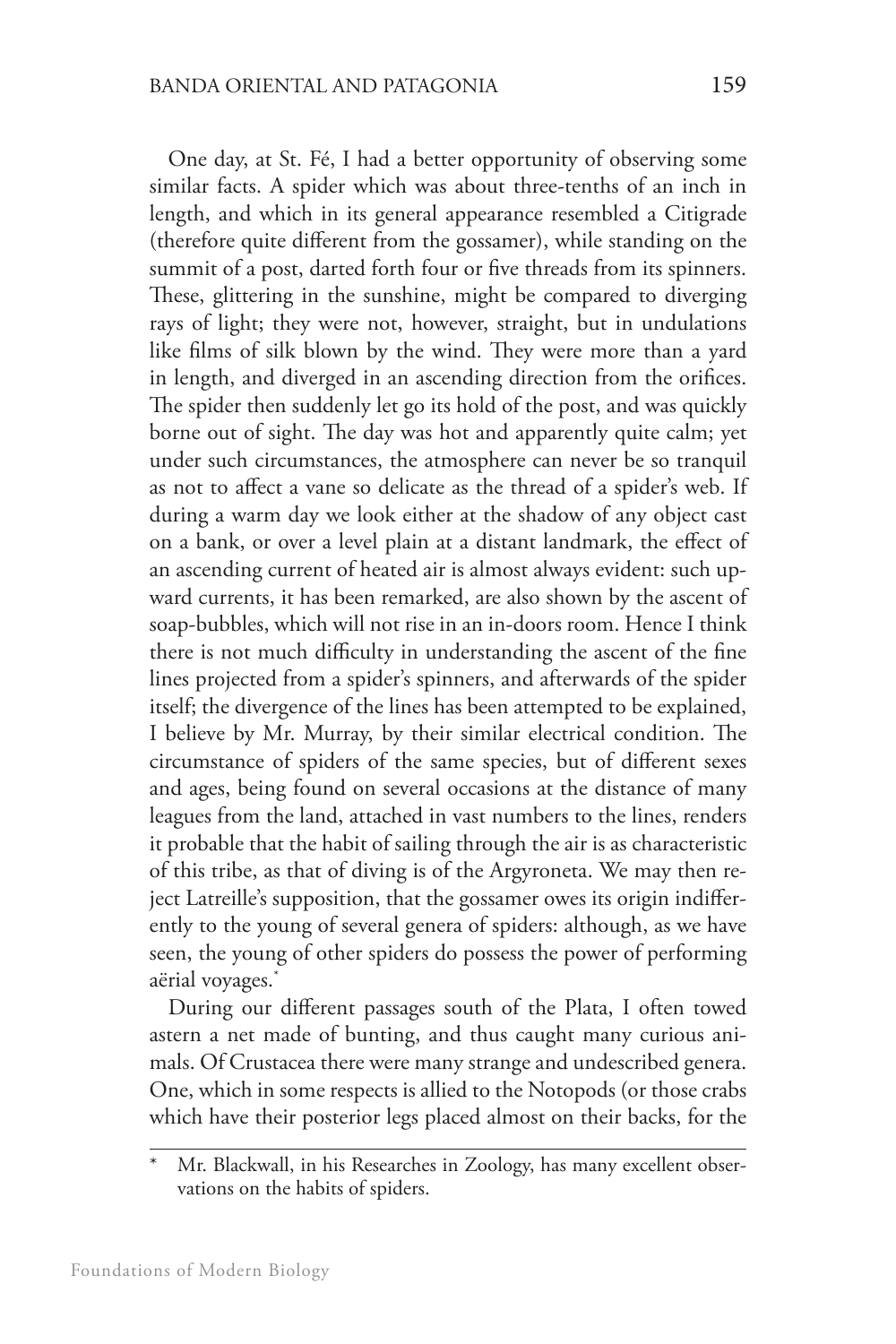purpose of adhering to the under side of rocks), is very remarkable from the structure of its hind pair of legs. The penultimate joint, instead of terminating in a simple claw, ends in three bristle-like appendages of dissimilar lengths—the longest equalling that of the entire leg. These claws are very thin, and are serrated with the finest teeth, directed backwards: their curved extremities are flattened, and on this part five most minute cups are placed which seem to act in the same manner as the suckers on the arms of the cuttle-fish. As the animal lives in the open sea, and probably wants a place of rest, I suppose this beautiful and most anomalous structure is adapted to take hold of floating marine animals.

In deep water, far from the land, the number of living creatures is extremely small: south of the latitude 35°, I never succeeded in catching anything besides some beroe, and a few species of minute entomostracous crustacea. In shoaler water, at the distance of a few miles from the coast, very many kinds of crustacea and some other animals are numerous, but only during the night. Between latitudes 56° and 57° south of Cape Horn, the net was put astern several times; it never, however, brought up anything besides a few of two extremely minute species of Entomostraca. Yet whales and seals, petrels and albatross, are exceedingly abundant throughout this part of the ocean. It has always been a mystery to me on what the albatross, which lives far from the shore, can subsist; I presume that, like the condor, it is able to fast long; and that one good feast on the carcass of a putrid whale lasts for a long time. The central and inter-tropical parts of the Atlantic swarm with Pteropoda, Crustacea, and Radiata, and with their devourers the flying-fish, and again with their devourers the bonitos and albicores; I presume that the numerous lower pelagic animals feed on the Infusoria, which are now known, from the researches of Ehrenberg, to abound in the open ocean: but on what, in the clear blue water, do these Infusoria subsist?

While sailing a little south of the Plata on one very dark night, the sea presented a wonderful and most beautiful spectacle. There was a fresh breeze, and every part of the surface, which during the day is seen as foam, now glowed with a pale light. The vessel drove before her bows two billows of liquid phosphorus, and in her wake she was followed by a milky train. As far as the eye reached, the crest of every wave was bright, and the sky above the horizon, from the reflected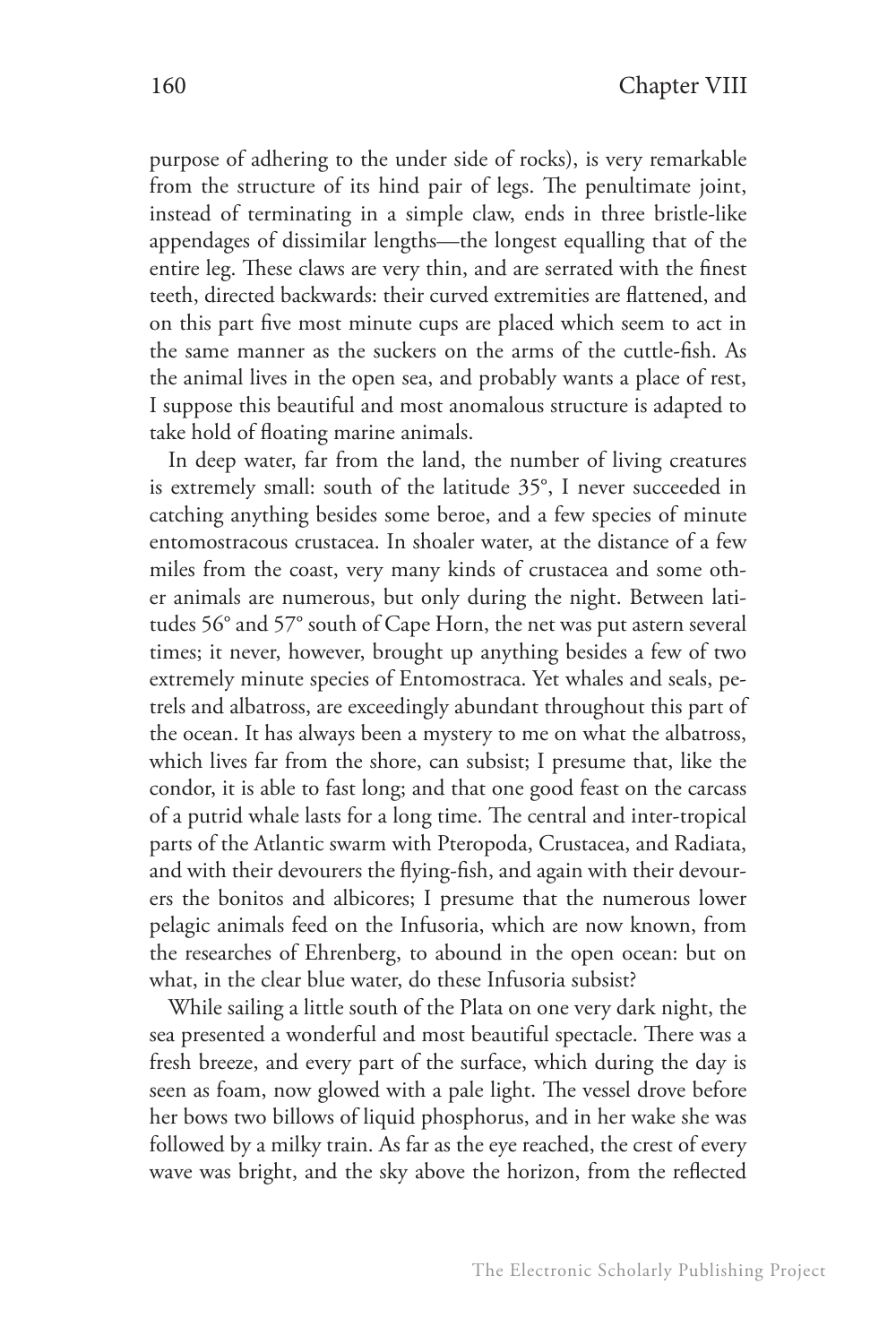glare of these livid flames, was not so utterly obscure as over the vault of the heavens.

As we proceed further southward the sea is seldom phosphorescent; and off Cape Horn I do not recollect more than once having seen it so, and then it was far from being brilliant. This circumstance probably has a close connexion with the scarcity of organic beings in that part of the ocean. After the elaborate paper\* by Ehrenberg, on the phosphorescence of the sea, it is almost superfluous on my part to make any observations on the subject. I may however add, that the same torn and irregular particles of gelatinous matter, described by Ehrenberg, seem in the southern as well as in the northern hemisphere, to be the common cause of this phenomenon. The particles were so minute as easily to pass through fine gauze; yet many were distinctly visible by the naked eye. The water when placed in a tumbler and agitated, gave out sparks, but a small portion in a watch -glass scarcely ever was luminous. Ehrenberg states that these particles all retain a certain degree of irritability. My observations, some of which were made directly after taking up the water, gave a different result. I may also mention, that having used the net during one night, I allowed it to become partially dry, and having occasion twelve hours afterwards to employ it again, I found the whole surface sparkled as brightly as when first taken out of the water. It does not appear probable in this case, that the particles could have remained so long alive. On one occasion having kept a jelly-fish of the genus Dianæa till it was dead, the water in which it was placed became luminous. When the waves scintillate with bright green sparks, I believe it is generally owing to minute crustacea. But there can be no doubt that very many other pelagic animals, when alive, are phosphorescent.

On two occasions I have observed the sea luminous at considerable depths beneath the surface. Near the mouth of the Plata some circular and oval patches, from two to four yards in diameter, and with defined outlines, shone with a steady but pale light; while the surrounding water only gave out a few sparks. The appearance resembled the reflection of the moon, or some luminous body; for the edges were sinuous from the undulations of the surface. The ship, which drew thirteen feet water, passed over, without disturbing these

An abstract is given in No. IV. of the Magazine of Zoology and Botany.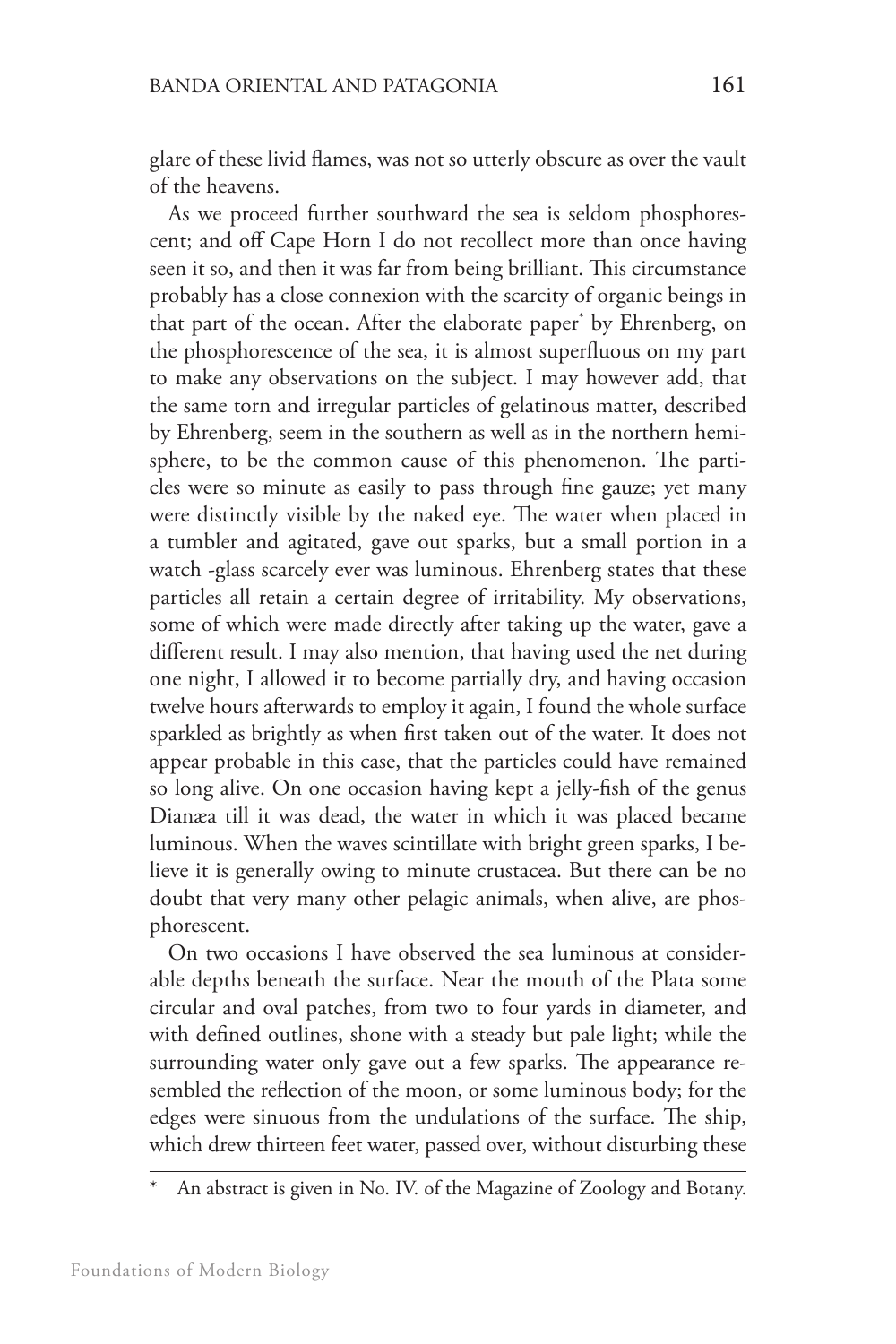patches. Therefore we must suppose that some animals were congregated together at a greater depth than the bottom of the vessel.

Near Fernando Noronha the sea gave out light in flashes. The appearance was very similar to that which might be expected from a large fish moving rapidly through a luminous fluid. To this cause the sailors attributed it; at the time, however, I entertained some doubts, on account of the frequency and rapidity of the flashes. I have already remarked that the phenomenon is very much more common in warm than in cold countries; and I have sometimes imagined that a disturbed electrical condition of the atmosphere was most favourable to its production. Certainly I think the sea is most luminous after a few days of more calm weather than ordinary, during which time it has swarmed with various animals. Observing that the water charged with gelatinous particles is in an impure state, and that the luminous appearance in all common cases is produced by the agitation of the fluid in contact with the atmosphere, I am inclined to consider that the phosphorescence is the result of the decomposition of the organic particles, by which process (one is tempted almost to call it a kind of respiration) the ocean becomes purified.

*December 23rd.*—We arrived at Port Desire, situated in lat. 47°, on the coast of Patagonia. The creek runs for about twenty miles inland, with an irregular width. The Beagle anchored a few miles within the entrance, in front of the ruins of an old Spanish settlement.

The same evening I went on shore. The first landing in any new country is very interesting, and especially when, as in this case, the whole aspect bears the stamp of a marked and individual character. At the height of between two and three hundred feet above some masses of porphyry a wide plain extends, which is truly characteristic of Patagonia. The surface is quite level, and is composed of well-rounded shingle mixed with a whitish earth. Here and there scattered tufts of brown wiry grass are supported, and, still more rarely, some low thorny bushes. The weather is dry and pleasant, and the fine blue sky is but seldom obscured. When standing in the middle of one of these desert

plains and looking towards the interior, the view is generally bounded by the escarpment of another plain, rather higher, but equally level and desolate; and in every other direction the horizon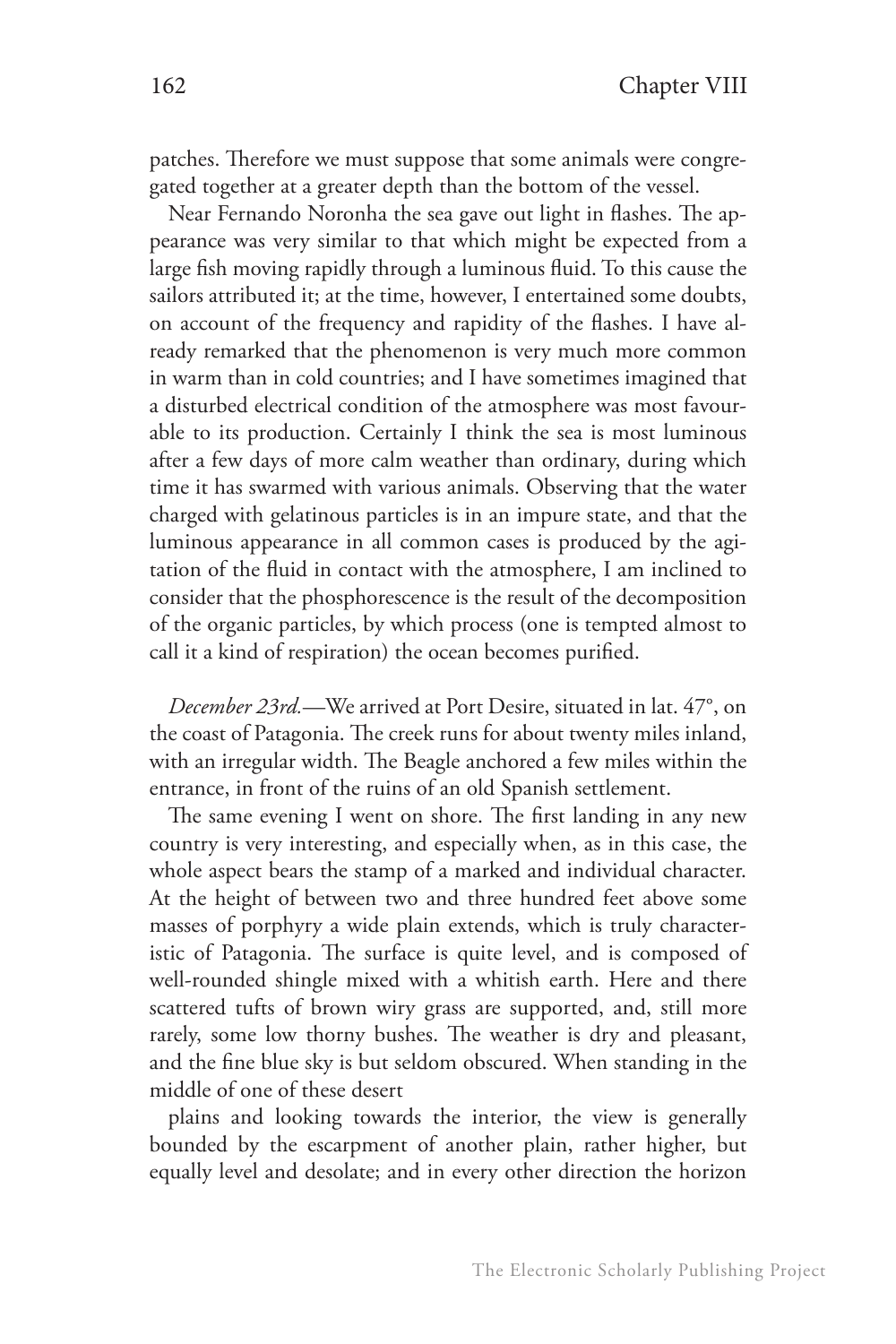is indistinct from the trembling mirage which seems to rise from the heated surface.

In such a country the fate of the Spanish settlement was soon decided; the dryness of the climate during the greater part of the year, and the occasional hostile attacks of the wandering Indians, compelled the colonists to desert their half-finished buildings. The style, however, in which they were commenced shows the strong and liberal hand of Spain in the old time. The result of all the attempts to colonize this side of America south of 41°, have been miserable. Port Famine expresses by its name the lingering and extreme sufferings of several hundred wretched people, of whom one alone survived to relate their misfortunes. At St. Joseph's Bay, on the coast of Patagonia, a small settlement was made; but during one Sunday the Indians made an attack and massacred the whole party, excepting two men, who remained captives during many years. At the Rio Negro I conversed with one of these men, now in extreme old age.

The zoology of Patagonia is as limited as its Flora.\* On the arid plains a few black beetles (Heteromera) might be seen slowly crawling about, and occasionally a lizard darted from side to side. Of birds we have three carrion hawks, and in the valleys a few finches and insect-feeders. An ibis (Theristicus melanops—a species said to be found in central Africa) is not uncommon on the most desert parts: in their stomachs I found grasshoppers, cicadæ, small lizards, and even scorpions.† At one time of the year these birds go in flocks, at another in pairs; their cry is very loud and singular, like the neighing of the guanaco.

The guanaco, or wild llama, is the characteristic quadruped of the plains of Patagonia; it is the South American representative of the camel of the East It is an elegant animal in a state of nature, with a

† These insects were not uncommon beneath stones. I found one cannibal scorpion quietly devouring another.

I found here a species of cactus, described by Professor Henslow, under the name of *Opuntia Darwinii* (Magazine of Zoology and Botany, vol. i. p. 466), which was remarkable by the irritability of the stamens, when I inserted either a piece of stick or the end of my finger in the flower. The segments of the perianth also closed on the pistil, but more slowly than the stamens. Plants of this family, generally considered as tropical, occur in North America (Lewis and Clarke's Travels, p. 221), in the same high latitude as here, namely, in both cases, in 47°.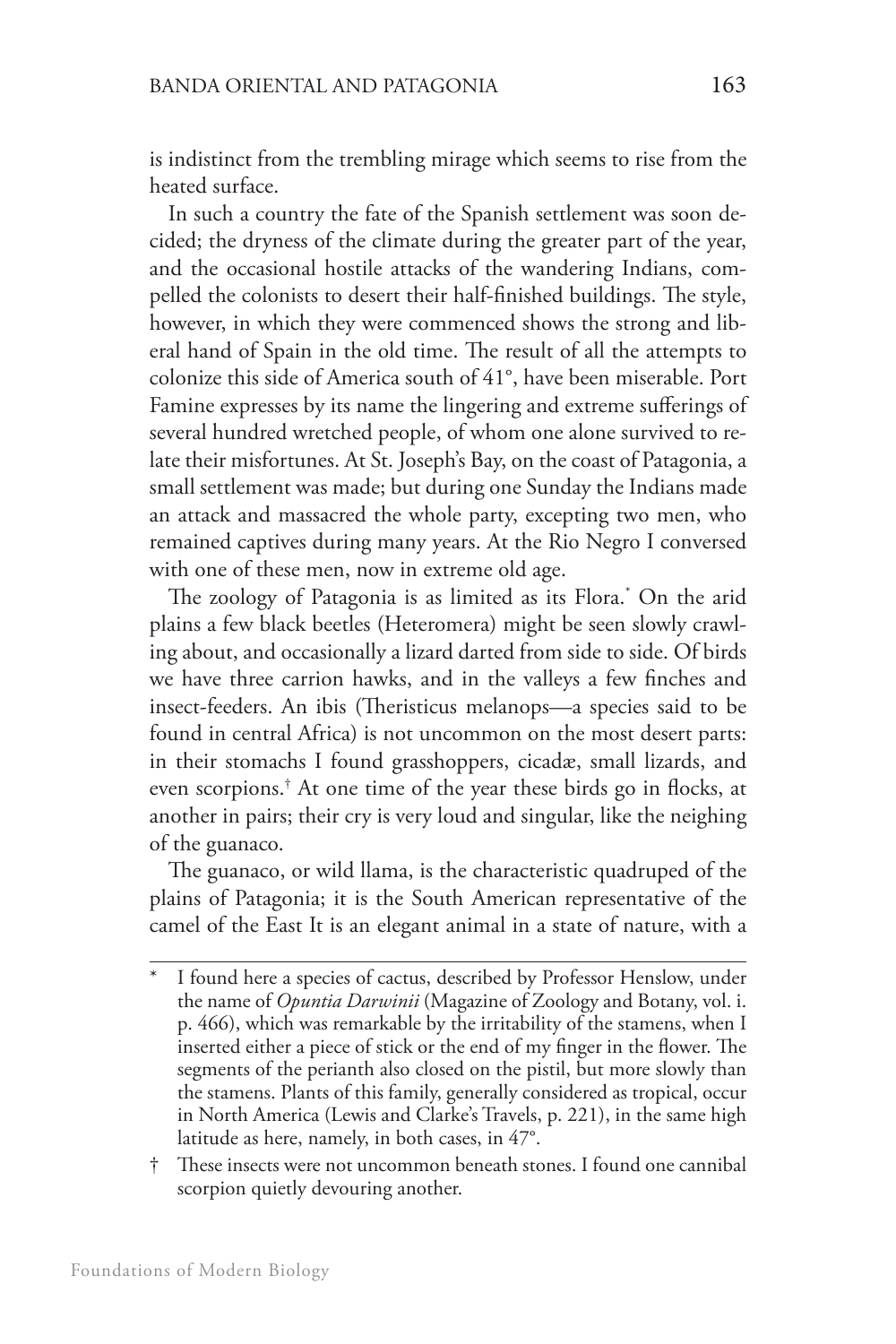long slender neck and fine legs. It is very common over the whole of the temperate parts of the continent, as far south as the islands near Cape Horn. It generally lives in small herds of from half a dozen to thirty in each; but on the banks of the St. Cruz we saw one herd which must have contained at least five hundred.

They are generally wild and extremely wary. Mr. Stokes told me, that he one day saw through a glass a herd of these animals which evidently had been frightened, and were running away at full speed, although their distance was so great that he could not distinguish them with his naked eye. The sportsman frequently receives the first notice of their presence, by hearing from a long distance their peculiar shrill neighing note of alarm. If he then looks attentively, he will probably see the herd standing in a line on the side of some distant hill. On approaching nearer, a few more squeals are given, and off they set at an apparently slow, but really quick canter, along some narrow beaten track to a neighbouring hill. If, however, by chance he abruptly meets a single animal, or several together, they will generally stand motionless and intently gaze at him; then perhaps move on a few yards, turn round, and look again. What is the cause of this difference in their shyness? Do they mistake a man in the distance for their chief enemy the puma? Or does curiosity overcome their timidity? That they are curious is certain; for if a person lies on the ground, and plays strange antics, such as throwing up his feet in the air, they will almost always approach by degrees to reconnoitre him. It was an artifice that was repeatedly practised by our sportsmen with success, and it had moreover the advantage of allowing several shots to be fired, which were all taken as parts of the performance. On the mountains of Tierra del Fuego, I have more than once seen a guanaco, on being approached, not only neigh and squeal, but prance and leap about in the most ridiculous manner, apparently in defiance as a challenge. These animals are very easily domesticated, and I have seen some thus kept in northern Patagonia near a house, though not under any restraint. They are in this state very bold, and readily attack a man by striking him from behind with both knees. It is asserted that the motive for these attacks is jealousy on account of their females. The wild guanacos, however, have no idea of defence; even a single dog will secure one of these large animals, till the huntsman can come up. In many of their habits they are like sheep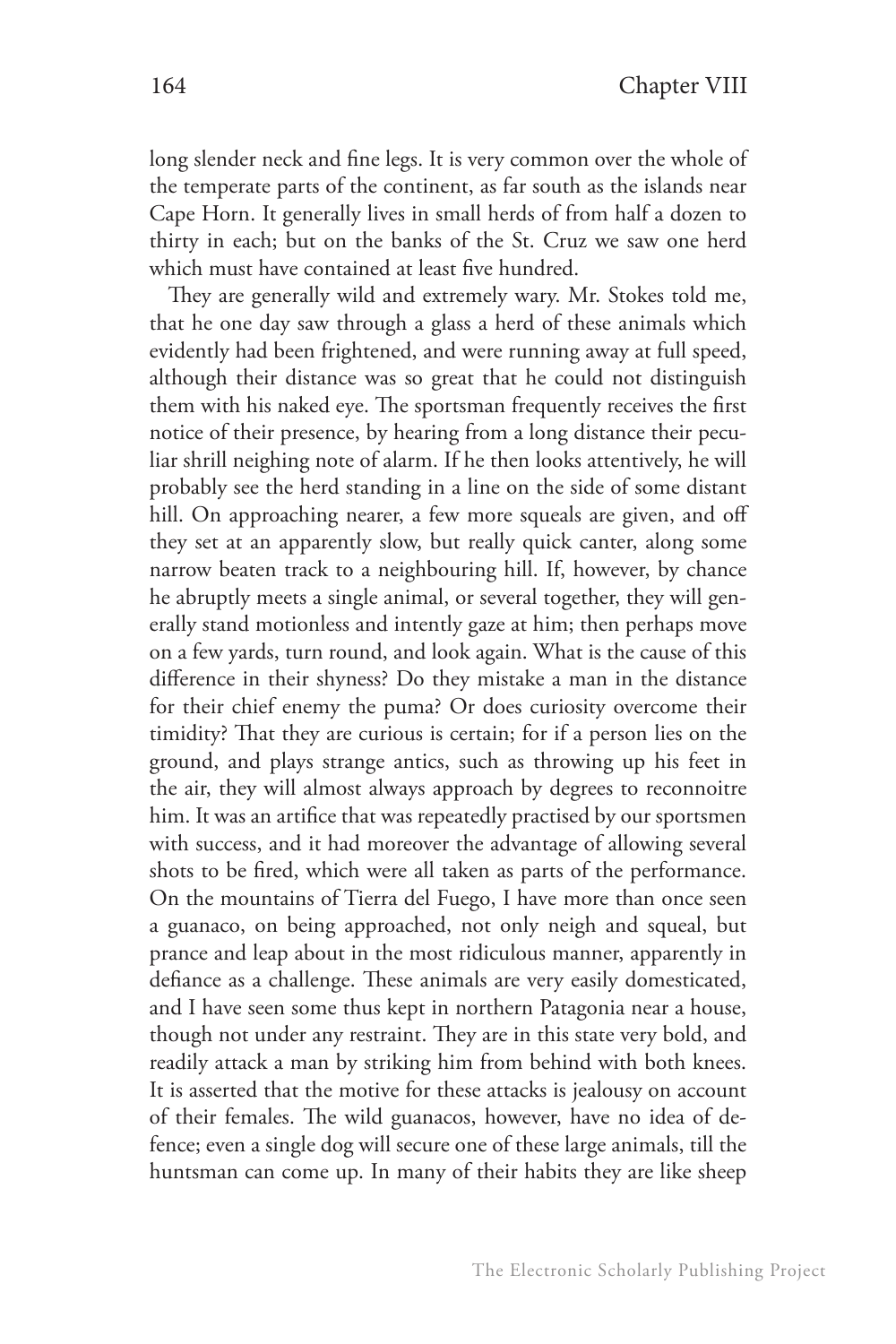in a flock. Thus when they see men approaching in several directions on horseback, they soon become bewildered, and know not which way to run. This greatly facilitates the Indian method of hunting, for they are thus easily driven to a central point, and are encompassed.

The guanacos readily take to the water: several times at Port Valdes they were seen swimming from island to island. Byron, in his voyage, says he saw them drinking salt water. Some of our officers likewise saw a herd apparently drinking the briny fluid from a salina near Cape Blanco. I imagine in several parts of the country, if they do not drink salt water, they drink none at all. In the middle of the day they frequently roll in the dust, in saucer-shaped hollows. The males fight together; two one day passed quite close to me, squealing and trying to bite each other; and several were shot with their hides deeply scored. Herds sometimes appear to set out on exploring parties: at Bahia Blanca, where, within thirty miles of the coast, these animals are extremely unfrequent, I one day saw the tracks of thirty or forty, which had come in a direct line to a muddy saltwater creek. They then must have perceived that they were approaching the sea, for they had wheeled with the regularity of cavalry, and had returned back in as straight a line as they had advanced. The guanacos have one singular habit, which is to me quite inexplicable; namely, that on successive days they drop their dung in the same defined heap. I saw one of these heaps which was eight feet in diameter, and was composed of a large quantity. This habit, according to M. A. d'Orbigny, is common to all the species of the genus; it is very useful to the Peruvian Indians, who use the dung for fuel, and are thus saved the trouble of collecting it.

The guanacos appear to have favourite spots for lying down to die. On the banks of the St. Cruz, in certain circumscribed spaces, which were generally bushy and all near the river, the ground was actually white with bones. On one such spot I counted between ten and twenty heads. I particularly examined the bones; they did not appear, as some scattered ones which I had seen, gnawed or broken, as if dragged together by beasts of prey. The animals in most cases must have crawled, before dying, beneath and amongst the bushes. Mr. Bynoe informs me that during a former voyage he observed the same circumstance on the banks of the Rio Gallegos. I do not at all understand the reason of this, but I may observe, that the wounded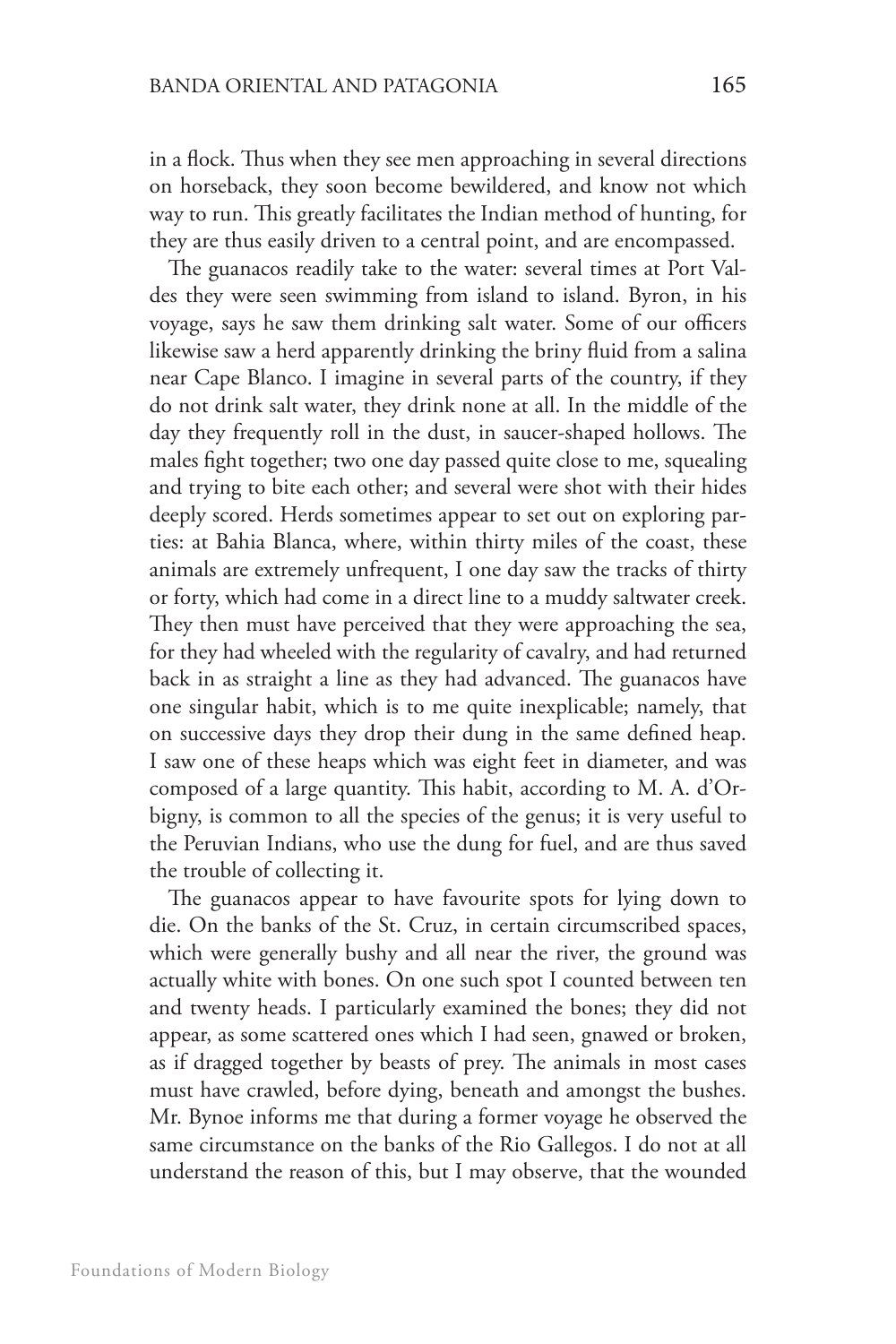guanacos at the St. Cruz invariably walked towards the river. At St. Jago in the Cape de Verd islands, I remember having seen in a ravine a retired corner covered with bones of the goat; we at the time exclaimed that it was the burial-ground of all the goats in the island. I mention these trifling circumstances, because in certain cases they might explain the occurrence of a number of uninjured bones in a cave, or buried under alluvial accumulations; and likewise the cause why certain animals are more commonly embedded than others in sedimentary deposits.

One day the yawl was sent under the command of Mr. Chaffers with three days' provisions to survey the upper part of the harbour. In the morning we searched for some watering-places mentioned in an old Spanish chart. We found one creek, at the head of which there was a trickling rill (the first we had seen) of brackish water. Here the tide compelled us to wait several hours; and in the interval I walked some miles into the interior. The plain as usual consisted of gravel, mingled with soil resembling chalk in appearance, but very different from it in nature. From the softness of these materials it was worn into many gulleys. There was not a tree, and, excepting the guanaco, which stood on the hill-top a watchful sentinel over its herd, scarcely an animal or a bird. All was stillness and desolation. Yet in passing over these scenes, without one bright object near, an ill-defined but strong sense of pleasure is vividly excited. One asked how many ages the plain had thus lasted, and how many more it was doomed thus to continue.

None can reply—all seems eternal now. The wilderness has a mysterious tongue, Which teaches awful doubt.<sup>\*</sup>

In the evening we sailed a few miles further up, and then pitched the tents for the night. By the middle of the next day the yawl was aground, and from the shoalness of the water could not proceed any higher. The water being found partly fresh, Mr. Chaffers took the dingey and went up two or three miles further, where she also grounded, but in a fresh-water river. The water was muddy, and though the stream was most insignificant in size, it would be diffi-

Shelley, Lines on M. Blanc.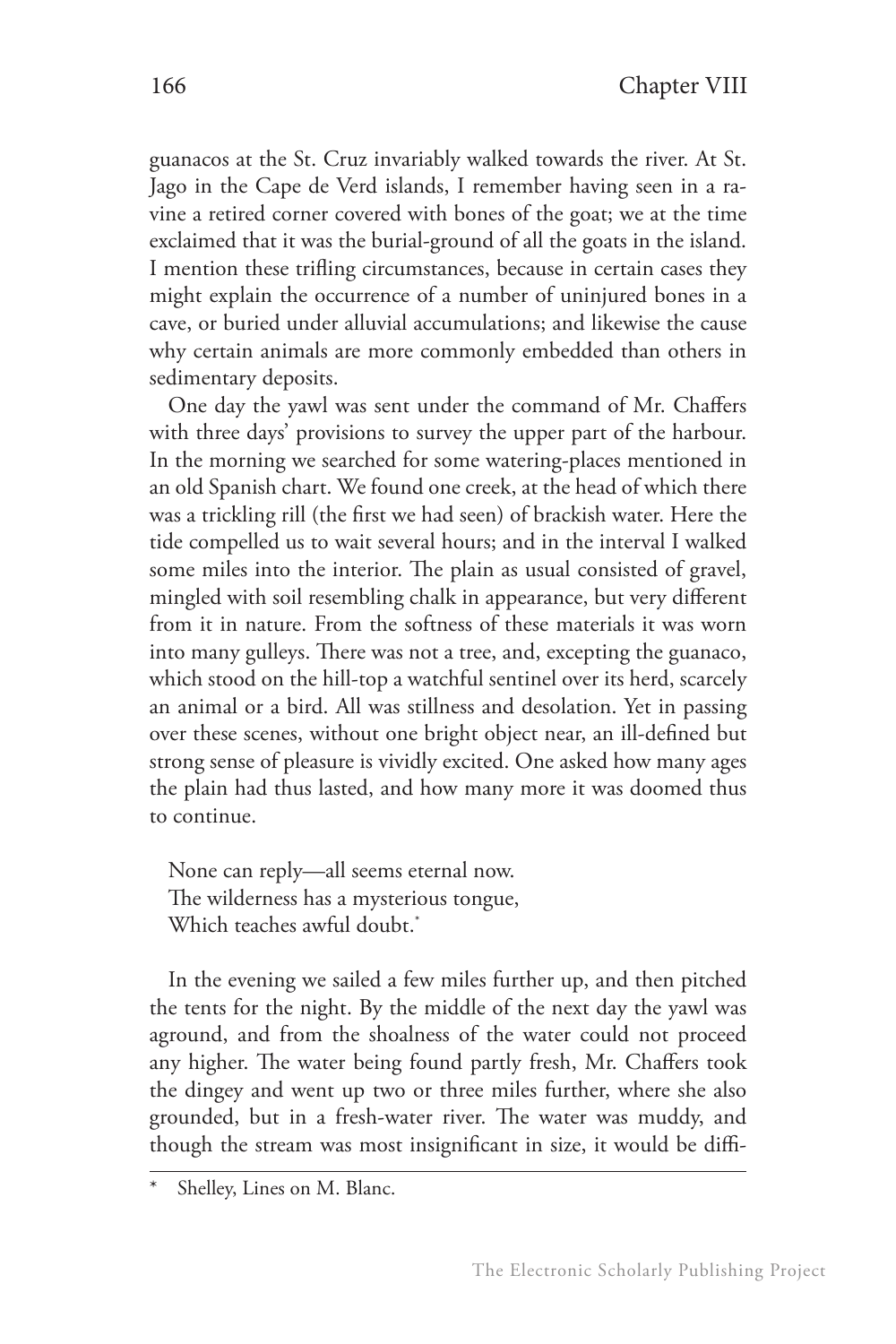cult to account for its origin, except from the melting snow on the Cordillera. At the spot where we bivouacked, we were surrounded by bold cliffs and steep pinnacles of porphyry. I do not think I ever saw a spot which appeared more secluded from the rest of the world, than this rocky crevice in the wide plain.

The second day after our return to the anchorage, a party of officers and myself went to ransack an old Indian grave, which I had found on the summit of a neighbouring hill. Two immense stones, each probably weighing at least a couple of tons, had been placed in front of a ledge of rock about six feet high. At the bottom of the grave on the hard rock there was a layer of earth about a foot deep, which must have been brought up from the plain below. Above it a pavement of flat stones was placed, on which others were piled, so as to fill up the space between the ledge and the two great blocks. To complete the grave, the Indians had contrived to detach from the ledge a huge fragment, and to throw it over the pile so as to rest on the two blocks. We undermined the grave on both sides, but could not find any relics, or even bones. The latter probably had decayed long since (in which case the grave must have been of extreme antiquity), for I found in another place some smaller heaps, beneath which a very few crumbling fragments could yet be distinguished as having belonged to a man. Falconer states, that where an Indian dies he is buried, but that subsequently his bones are carefully taken up and carried, let the distance be ever so great, to be deposited near the sea-coast. This custom, I think, may be accounted for by recollecting, that before the introduction of horses, these Indians must have led nearly the same life as the Fuegians now do, and therefore generally have resided in the neighbourhood of the sea. The common prejudice of lying where one's ancestors have lain, would make the now roaming Indians bring the less perishable part of their dead to their ancient burial-ground on the coast.

J*anuary 9th, 1834.*—Before it was dark the Beagle anchored in the fine spacious harbour of Port St. Julian, situated about one hundred and ten miles to the south of Port Desire. We remained here eight days. The country is nearly similar to that of Port Desire, but perhaps rather more sterile. One day a party accompanied Captain Fitz Roy on a long walk round the head of the harbour. We were eleven hours without tasting any water, and some of the party were quite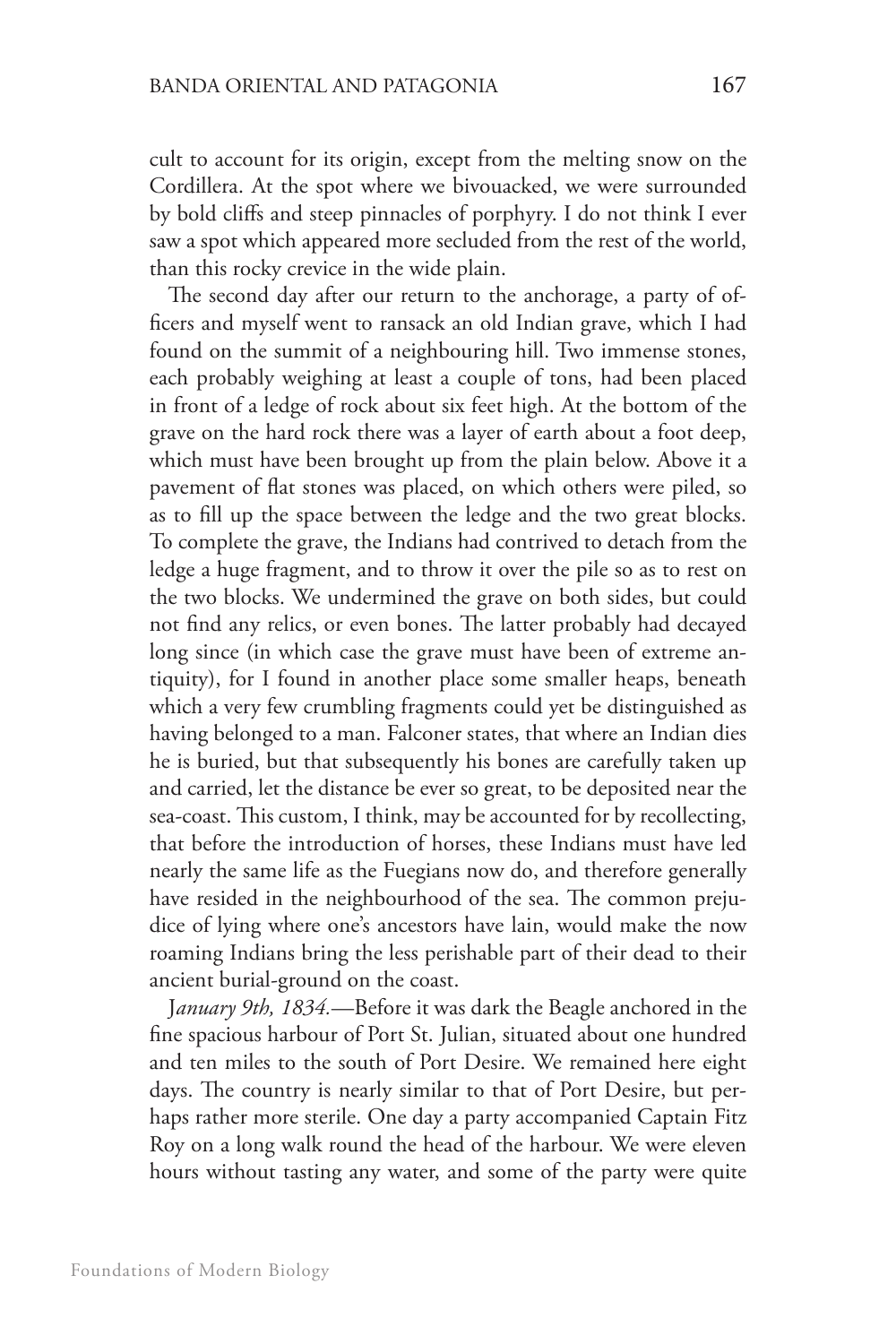exhausted. From the summit of a hill (since well named Thirsty Hill) a fine lake was spied, and two of the party proceeded with concerted signals to show whether it was fresh water. What was our disappointment to find a snow-white expanse of salt, crystallized in great cubes! We attributed our extreme thirst to the dryness of the atmosphere; but whatever the cause might be, we were exceedingly glad late in the evening to get back to the boats. Although we could nowhere find, during our whole visit, a single drop of fresh water, yet some must exist; for by an odd chance I found on the surface of the salt water, near the head of the bay, a Colymbetes not quite dead, which must have lived in some not far distant pool. Three other insects (a Cincindela, like *hybrida*, a Cymindis, and a Harpalus, which all live on muddy flats occasionally overflowed by the sea), and one other found dead on the plain, complete the list of the beetles. A goodsized fly (Tabanus) was extremely numerous, and tormented us by its painful bite. The common horsefly, which is so troublesome in the shady lanes of England, belongs to this same genus. We here have the puzzle that so frequently occurs in the case of musquitoes—on the blood of what animals do these insects commonly feed? The guanaco is nearly the only warm-blooded quadruped, and it is found in quite inconsiderable numbers compared with the multitude of flies.

The geology of Patagonia is interesting. Differently from Europe, where the tertiary formations appear to have accumulated in bays, here along hundreds of miles of coast we have one great deposit, including many tertiary shells, all apparently extinct. The most common shell is a massive gigantic oyster, sometimes even a foot in diameter. These beds are covered by others of a peculiar soft white stone, including much gypsum, and resembling chalk, but really of a pumiceous nature. It is highly remarkable, from being composed, to at least one-tenth part of its bulk, of Infusoria: Professor Ehrenberg has already ascertained in it thirty oceanic forms. This bed extends for 500 miles along the coast, and probably for a considerably greater distance. At Port St. Julian its thickness is more than 800 feet! These white beds are everywhere capped by a mass of gravel, forming probably one of the largest beds of shingle in the world: it certainly extends from near the Rio Colorado to between 600 and 700 nautical miles southward; at Santa Cruz (a river a little south of St. Julian), it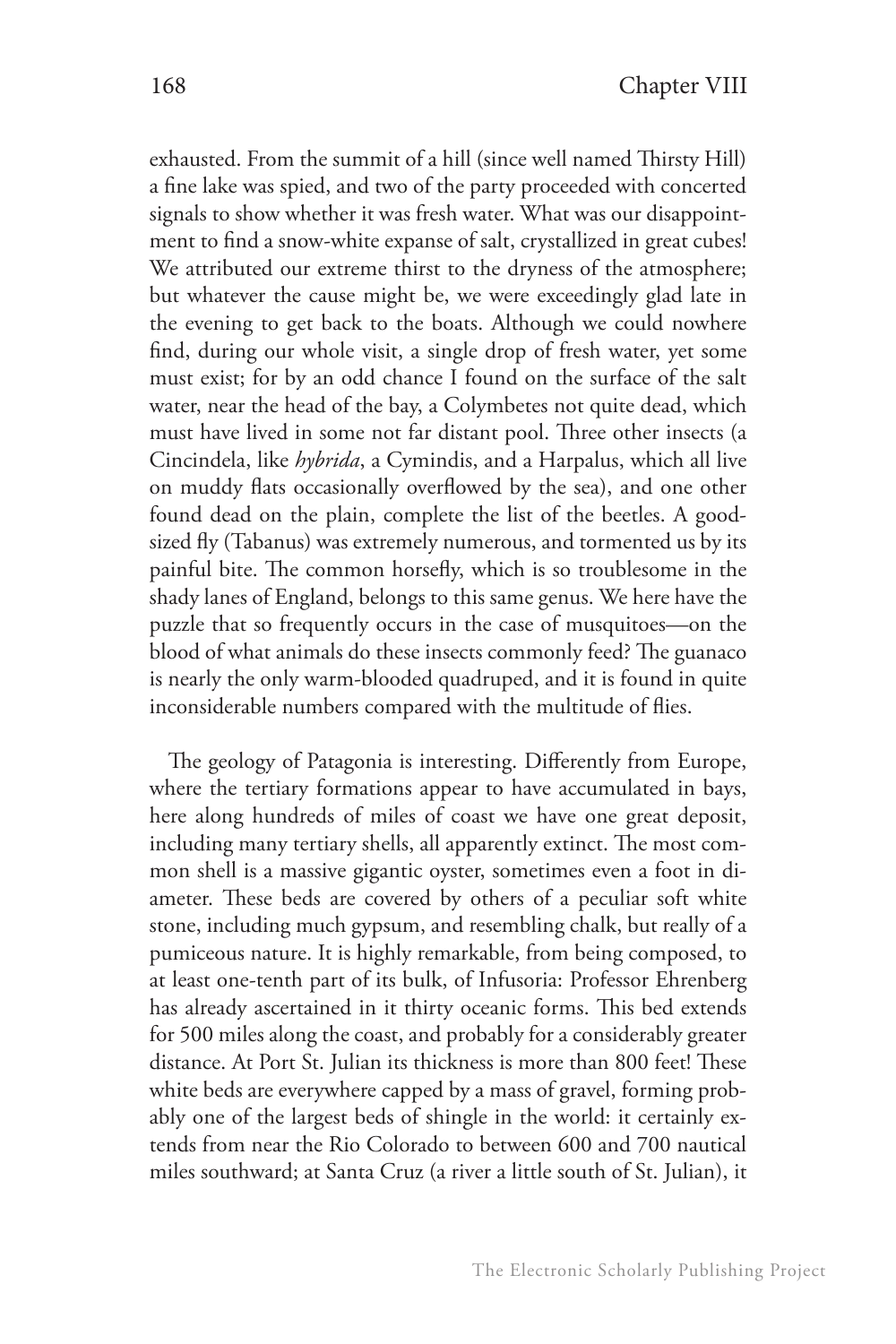reaches to the foot of the Cordillera; half way up the river, its thickness is more than 200 feet; it probably everywhere extends to this great chain, whence the well-rounded pebbles of porphyry have been derived: we may consider its average breadth as 200 miles, and its average thickness as about 50 feet. If this great bed of pebbles, without including the mud necessarily derived from their attrition, was piled into a mound, it would form a great mountain chain! When we consider that all these pebbles, countless as the grains of sand in the desert, have been derived from the slow falling of masses of rock on the old coast-lines and banks of rivers; and that these fragments have been dashed into smaller pieces, and that each of them has since been slowly rolled, rounded, and far transported, the mind is stupified in thinking over the long, absolutely necessary, lapse of years. Yet all this gravel has been transported, and probably rounded, subsequently to the deposition of the white beds, and long subsequently to the underlying beds with the tertiary shells.

Everything in this southern continent has been effected on a grand scale: the land, from the Rio Plata to Tierra del Fuego, a distance of 1200 miles, has been raised in mass (and in Patagonia to a height of between 300 and 400 feet), within the period of the now existing seashells. The old and weathered shells left on the surface of the upraised plain still partially retain their colours. The uprising movement has been interrupted by at least eight long periods of rest, during which the sea ate deeply back into the land, forming at successive levels the long lines of cliffs or escarpments, which separate the different plains as they rise like steps one behind the other. The elevatory movement, and the eating-back power of the sea during the periods of rest, have been equable over long lines of coast; for I was astonished to find that the step-like plains stand at nearly corresponding heights at far distant points. The lowest plain is 90 feet high; and the highest, which I ascended near the coast, is 950 feet; and of this, only relics are left in the form of flat gravel-capped hills. The upper plain of S. Cruz slopes up to a height of 3000 feet at the foot of the Cordillera. I have said that within the period of existing sea-shells Patagonia has been upraised 300 to 400 feet: I may add, that within the period when icebergs transported boulders over the upper plain of Santa Cruz, the elevation has been at least 1500 feet. Nor has Patagonia been affected only by upward movements: the extinct tertiary shells from Port St.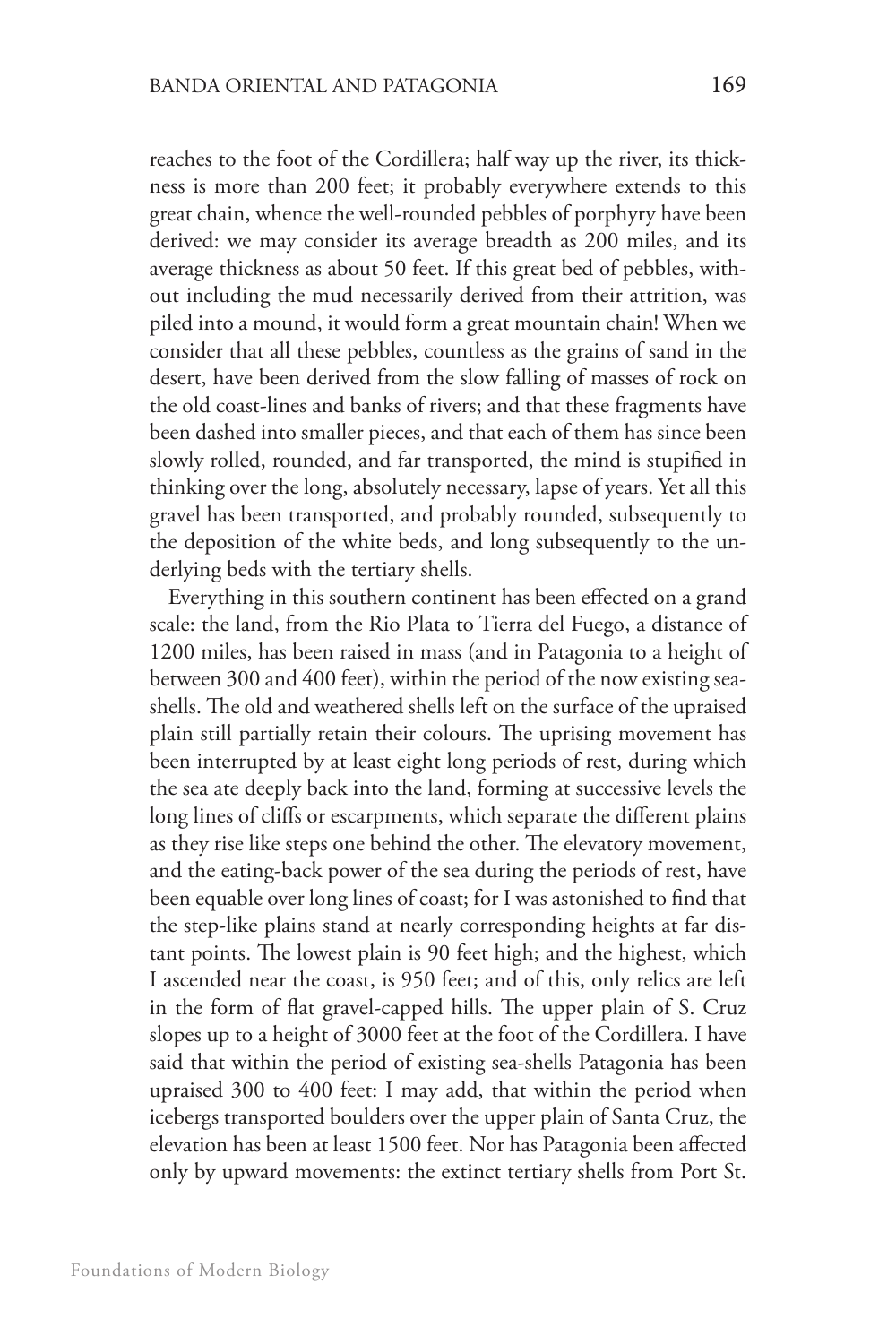Julian and Santa Cruz cannot have lived, according to Professor E. Forbes, in a greater depth of water than from 40 to 250 feet; but they are now covered with sea-deposited strata from 800 to 1000 feet in thickness: hence the bed of the sea, on which these shells once lived, must have sunk downwards several hundred feet, to allow of the accumulation of the superincumbent strata. What a history of geological changes does the simply-constructed coast of Patagonia reveal!

At Port St. Julian\* , in some red mud capping the gravel on the 90-feet plain, I found half the skeleton of the Macrauchenia Patachonica, a remarkable quadruped, full as large as a camel. It belongs to the same division of the Pachydermata with the rhinoceros, tapir, and palæotherium; but in the structure of the bones of its long neck it shows a clear relation to the camel, or rather to the guanaco and llama. From recent sea-shells being found on two of the higher stepformed plains, which must have been modelled and upraised before the mud was deposited in which the Macrauchenia was intombed, it is certain that this curious quadruped lived long after the sea was inhabited by its present shells. I was at first much surprised how a large quadruped could so lately have subsisted, in lat. 49° 15´, on these wretched gravel plains with their stunted vegetation; but the relationship of the Macrauchenia to the guanaco, now an inhabitant of the most sterile parts, partly explains this difficulty.

The relationship, though distant, between the Macrauchenia and the Guanaco, between the Toxodon and the Capybara,—the closer relationship between the many extinct Edentata and the living sloths, ant-eaters, and armadillos, now so eminently characteristic of South American zoology,—and the still closer relationship between the fossil and living species of Ctenomys and Hydrochærus, are most interesting facts. This relationship is shown wonderfully—as wonderfully as between the fossil and extinct Marsupial animals of Australia—by the great collection lately brought to Europe from the caves of Brazil by MM. Lund and Clausen. In this collection there are extinct species of all the thirty-two genera, excepting four, of the terrestrial quadrupeds now inhabiting the provinces in which the caves occur;

I have lately heard that Capt. Sulivan, R.N., has found numerous fossil bones, embedded in regular strata, on the banks of the R. Gallegos, in lat. 51° 4´. Some of the bones are large; others are small, and appear to have belonged to an armadillo. This is a most interesting and important discovery.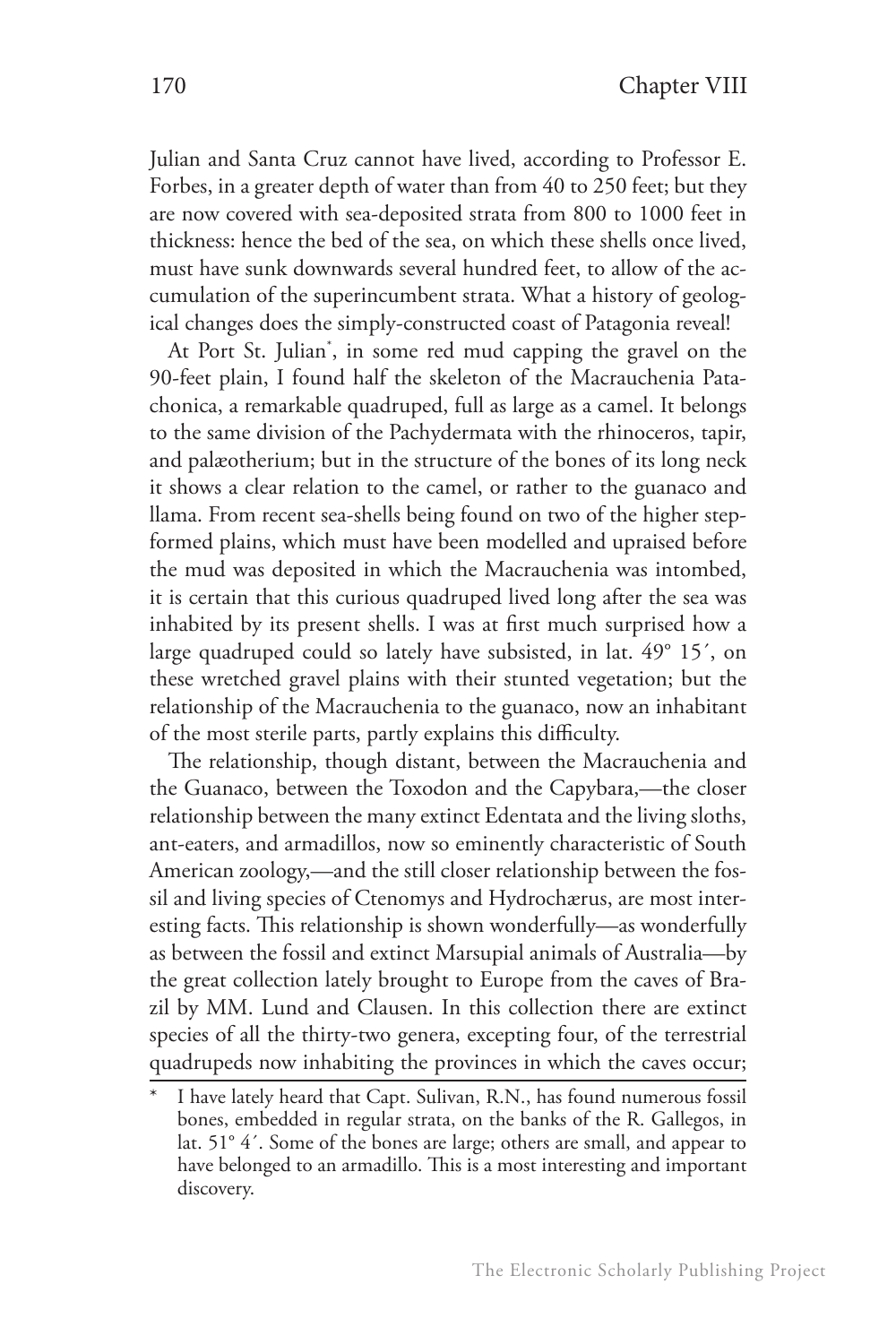and the extinct species are much more numerous than those now living: there are fossil ant-eaters, armadillos, tapirs, peccaries, guanacos, opossums, and numerous South American gnawers and monkeys, and other animals. This wonderful relationship in the same continent between the dead and the living, will, I do not doubt, hereafter throw more light on the appearance of organic beings on our earth, and their disappearance from it, than any other class of facts.

It is impossible to reflect on the changed state of the American continent without the deepest astonishment. Formerly it must have swarmed with great monsters: now we find mere pigmies, compared with the antecedent, allied races. If Buffon had known of the gigantic sloth and armadillo-like animals, and of the lost Pachydermata, he might have said with a greater semblance of truth that the creative force in America had lost its power, rather than that it had never possessed great vigour. The greater number, if not all, of these extinct quadrupeds lived at a late period, and were the contemporaries of most of the existing sea-shells. Since they lived, no very great change in the form of the land can have taken place. What, then, has exterminated so many species and whole genera? The mind at first is irresistibly hurried into the belief of some great catastrophe; but thus to destroy animals, both large and small, in Southern Patagonia, in Brazil, on the Cordillera of Peru, in North America up to Behring's Straits, we must shake the entire framework of the globe. An examination, moreover, of the geology of La Plata and Patagonia, leads to the belief that all the features of the land result from slow and gradual changes. It appears from the character of the fossils in Europe, Asia, Australia, and in North and South America, that those conditions which favour the life of the *larger* quadrupeds were lately co-extensive with the world: what those conditions were, no one has yet even conjectured. It could hardly have been a change of temperature, which at about the same time destroyed the inhabitants of tropical, temperate, and arctic latitudes on both sides of the globe. In North America we positively know from Mr. Lyell, that the large quadrupeds lived subsequently to that period, when boulders were brought into latitudes at which icebergs now never arrive: from conclusive but indirect reasons we may feel sure, that in the southern hemisphere the Macrauchenia, also, lived long subsequently to the ice-transporting boulder-period. Did man, after his first inroad into South America,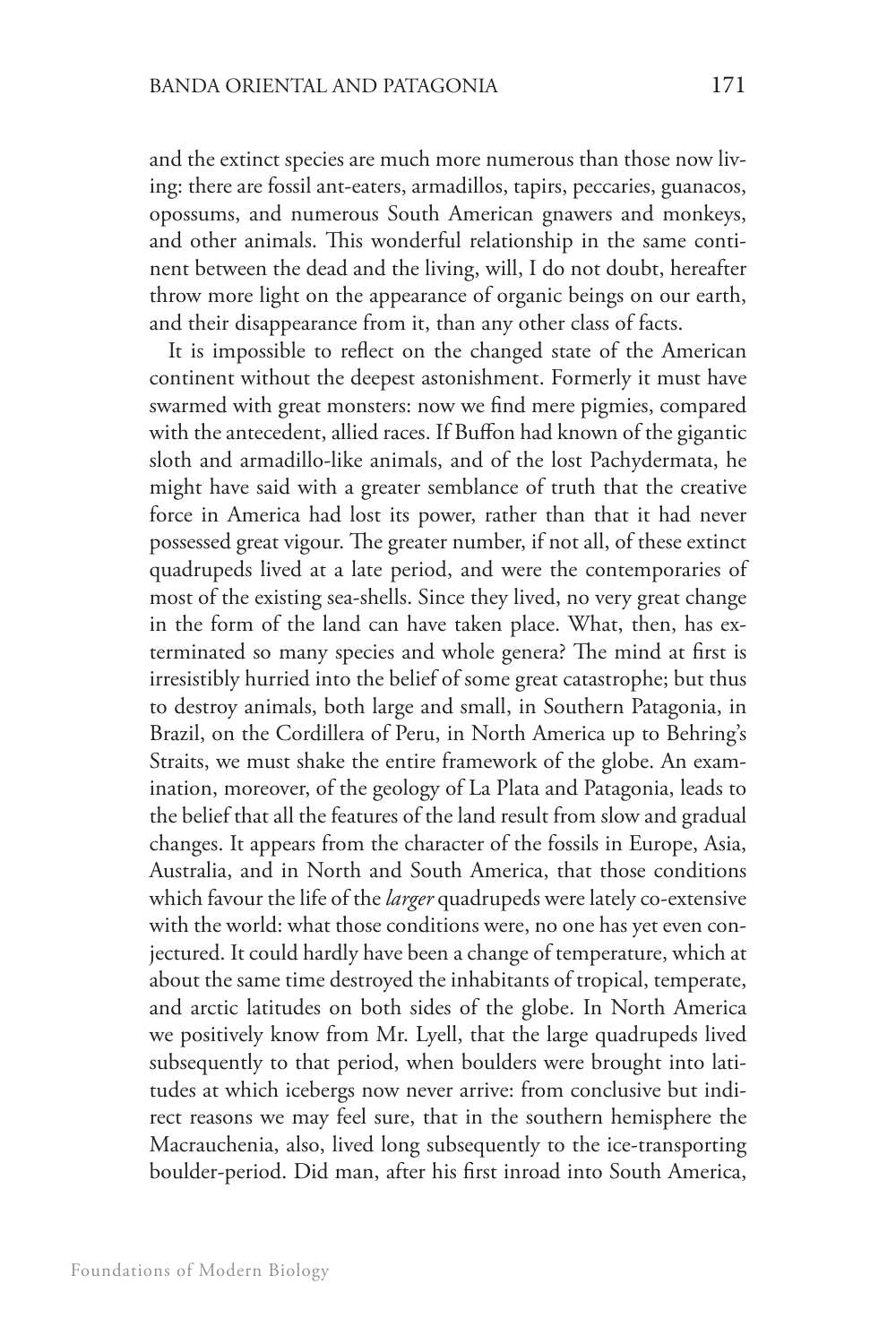destroy, as has been suggested, the unwieldy Megatherium and the other Edentata? We must at least look to some other cause for the destruction of the little tucutuco at Bahia Blanca, and of the many fossil mice and other small quadrupeds in Brazil. No one will imagine that a drought, even far severer than those which cause such losses in the provinces of La Plata, could destroy every individual of every species from Southern Patagonia to Behring's Straits. What shall we say of the extinction of the horse? Did those plains fail of pasture, which have since been overrun by thousands and hundreds of thousands of the descendants of the stock introduced by the Spaniards? Have the subsequently introduced species consumed the food of the great antecedent races? Can we believe that the Capybara has taken the food of the Toxodon, the Guanaco of the Macrauchenia, the existing small Edentata of their numerous gigantic prototypes? Certainly, no fact in the long history of the world is so startling as the wide and repeated exterminations of its inhabitants.

Nevertheless, if we consider the subject under another point of view, it will appear less perplexing. We do not steadily bear in mind, how profoundly ignorant we are of the conditions of existence of every animal; nor do we always remember, that some check is constantly preventing the too rapid increase of every organized being left in a state of nature. The supply of food, on an average, remains constant; yet the tendency in every animal to increase by propagation is geometrical; and its surprising effects have nowhere been more astonishingly shown, than in the case of the European animals run wild during the last few centuries in America. Every animal in a state of nature regularly breeds; yet in a species long established, any *great*  increase in numbers is obviously impossible, and must be checked by some means. We are, nevertheless, seldom able with certainty to tell in any given species, at what period of life, or at what period of the year, or whether only at long intervals, the check falls; or, again, what is the precise nature of the check. Hence probably it is, that we feel so little surprise at one, of two species closely allied in habits, being rare and the other abundant in the same district; or, again, that one should be abundant in one district, and another, filling the same place in the economy of nature, should be abundant in a neighbouring district, differing very little in its conditions. If asked how this is, one immediately replies that it is determined by some slight